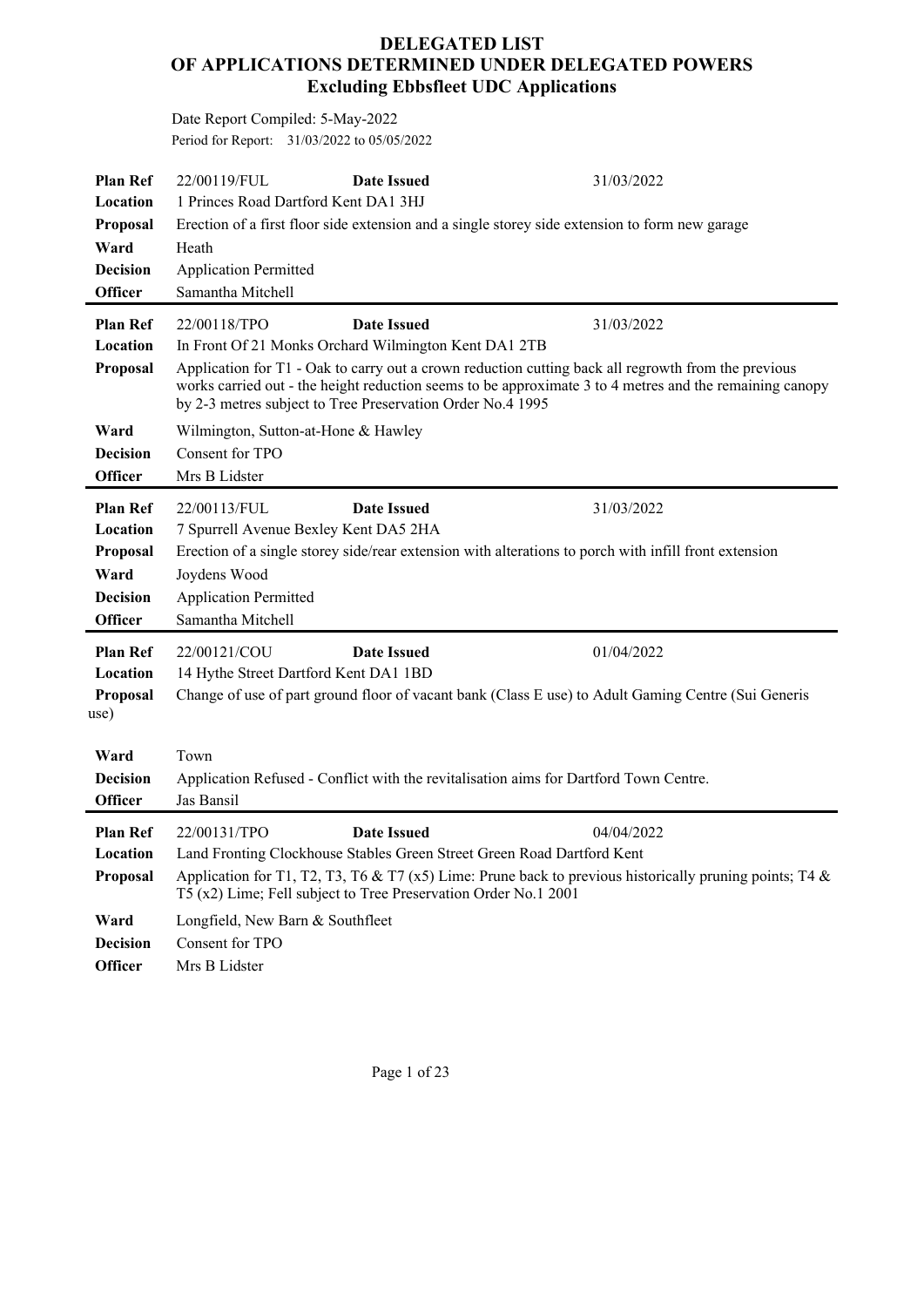| <b>Plan Ref</b><br>Location<br>Proposal<br>Ward<br><b>Decision</b><br><b>Officer</b><br><b>Plan Ref</b> | 22/00130/TPO<br>subject to Tree Preservation Order No.4 2016<br>Maypole & Leyton Cross<br>Consent for TPO<br>Mrs B Lidster<br>22/00123/FUL                          | <b>Date Issued</b><br>Wilmington Grammar School For Girls Parsons Lane Wilmington Kent DA2 7BB<br>Application for 2 x Hollys overhanging new fence: Dismantle/fell to near ground level and poison and<br>Large Sycamore limb (lowest limb with powerline running near trunk): Cut back to within boundary<br><b>Date Issued</b> | 04/04/2022<br>04/04/2022                                                                                                |
|---------------------------------------------------------------------------------------------------------|---------------------------------------------------------------------------------------------------------------------------------------------------------------------|----------------------------------------------------------------------------------------------------------------------------------------------------------------------------------------------------------------------------------------------------------------------------------------------------------------------------------|-------------------------------------------------------------------------------------------------------------------------|
| Location<br>Proposal<br>Ward<br><b>Decision</b><br><b>Officer</b>                                       | Lynton Poplars Close Longfield Kent DA3 7LP<br>Longfield, New Barn & Southfleet<br><b>Application Permitted</b><br>Priya Ilangovan                                  | Demolition of existing garage and workshop and erection of two single storey front/side extensions                                                                                                                                                                                                                               |                                                                                                                         |
| <b>Plan Ref</b><br>Location<br>Proposal<br>Ward<br><b>Decision</b><br><b>Officer</b>                    | 22/00127/FUL<br>59 Burnham Road Dartford Kent DA1 5AY<br>Erection of a single storey rear extension<br>Burnham<br><b>Application Permitted</b><br>Samantha Mitchell | <b>Date Issued</b>                                                                                                                                                                                                                                                                                                               | 04/04/2022                                                                                                              |
| <b>Plan Ref</b><br>Location<br>Proposal<br>Ward                                                         | 22/00133/TPO<br>19 Fawkham Avenue Longfield Kent DA3 7HS<br>Tree Preservation Order No.1 1991<br>Longfield, New Barn & Southfleet                                   | <b>Date Issued</b>                                                                                                                                                                                                                                                                                                               | 04/04/2022<br>Application to fell 1 No. Pine tree, 1 No. Flowering Cherry tree, and 1 No. Midland Thorn tree subject to |
| <b>Decision</b><br><b>Officer</b>                                                                       | Consent for TPO<br>Mrs B Lidster                                                                                                                                    |                                                                                                                                                                                                                                                                                                                                  |                                                                                                                         |
| <b>Plan Ref</b><br>Location<br>Proposal                                                                 | 22/00206/CDNA<br>Land South Of St Marys Road Stone Kent                                                                                                             | <b>Date Issued</b><br>Submission of details relating to internal water usage rates pursuant to conditions 16 of planning<br>permission DA/17/02082/FUL for erection of 3 No. apartment buildings comprising 70 No. residential<br>units with associated access, parking amenity and landscaping                                  | 05/04/2022                                                                                                              |
| Ward<br><b>Decision</b><br><b>Officer</b>                                                               | <b>Stone Castle</b><br>Approval of Details for Conditions<br>Mrs Emma Eisinger                                                                                      |                                                                                                                                                                                                                                                                                                                                  |                                                                                                                         |
| <b>Plan Ref</b><br>Location<br>Proposal                                                                 | 22/00176/CDNA                                                                                                                                                       | <b>Date Issued</b><br>Block E Mill Pond Development Site Mill Pond Road Dartford Kent DA1 1BW<br>Submission of details relating to external materials pursuant to condition 7 of planning permission<br>DA/20/01618/FUL for erection of one building (Block E), part 4/5 storeys in height with sub-basement                     | 05/04/2022                                                                                                              |
| car<br>Ward<br><b>Decision</b><br><b>Officer</b>                                                        | commercial space.<br>Town<br>Approval of Details for Conditions<br>Mrs Emma Eisinger                                                                                |                                                                                                                                                                                                                                                                                                                                  | parking and private amenity space, comprising of 14no. two-bed dwellings and 275 sqm of ground floor                    |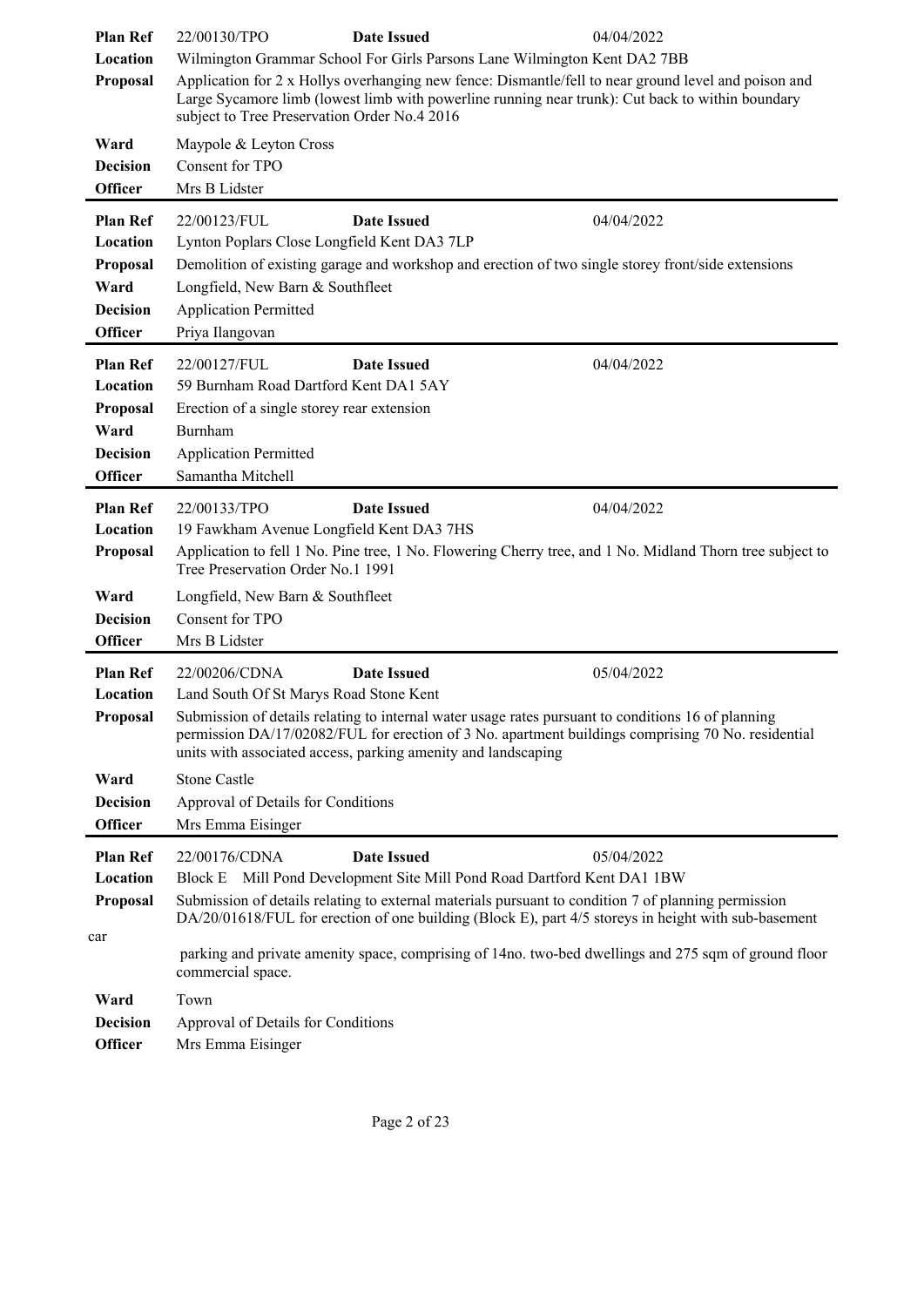| <b>Plan Ref</b>    | 22/00137/FUL<br><b>Date Issued</b>                                                                                                                                                             |  | 05/04/2022                                                                                                                                                                                                        |
|--------------------|------------------------------------------------------------------------------------------------------------------------------------------------------------------------------------------------|--|-------------------------------------------------------------------------------------------------------------------------------------------------------------------------------------------------------------------|
| Location           | 74 Broomfield Road Swanscombe Kent DA10 0LT                                                                                                                                                    |  |                                                                                                                                                                                                                   |
| Proposal           | Erection of a single storey rear and side extension with rooflights to rear and side (part retrospective)                                                                                      |  |                                                                                                                                                                                                                   |
| Ward               | Swanscombe                                                                                                                                                                                     |  |                                                                                                                                                                                                                   |
| <b>Decision</b>    | <b>Application Permitted</b>                                                                                                                                                                   |  |                                                                                                                                                                                                                   |
| <b>Officer</b>     | Priya Ilangovan                                                                                                                                                                                |  |                                                                                                                                                                                                                   |
| <b>Plan Ref</b>    | <b>Date Issued</b><br>22/00094/RCON                                                                                                                                                            |  | 05/04/2022                                                                                                                                                                                                        |
| Location           | 3 Ightham Close Longfield Kent DA3 7AW                                                                                                                                                         |  |                                                                                                                                                                                                                   |
| Proposal           | Application for Removal of condition relating to Permitted Development Rights at No. 3 Ightham Close                                                                                           |  |                                                                                                                                                                                                                   |
|                    | formerly Plot 99 (Condition 1) Original Permission DA/05/00151/OUT (and associated renewal -<br>DA/10/00398/OUT together with associated permissions DA/17/00438/RCON and Appeal               |  |                                                                                                                                                                                                                   |
|                    |                                                                                                                                                                                                |  | $APP/T2215/W/17/3177522$ for the demolition of existing school buildings & erection of 149 dwelling                                                                                                               |
|                    | houses.                                                                                                                                                                                        |  |                                                                                                                                                                                                                   |
|                    |                                                                                                                                                                                                |  |                                                                                                                                                                                                                   |
| Ward               | Longfield, New Barn & Southfleet                                                                                                                                                               |  |                                                                                                                                                                                                                   |
| <b>Decision</b>    | Removal of Condition - Approval                                                                                                                                                                |  |                                                                                                                                                                                                                   |
| <b>Officer</b>     | Sarah Ashton                                                                                                                                                                                   |  |                                                                                                                                                                                                                   |
| <b>Plan Ref</b>    | <b>Date Issued</b><br>22/00202/CDNA                                                                                                                                                            |  | 05/04/2022                                                                                                                                                                                                        |
| Location           | British Gas Holder Site Victoria Road Dartford Kent                                                                                                                                            |  |                                                                                                                                                                                                                   |
| <b>Proposal</b>    | Submission of details relating to archaeology (condition 5) of planning reference                                                                                                              |  |                                                                                                                                                                                                                   |
| DA/21/00899/DEMCON | for the proposed dismantling of the redundant above-ground gasholder tank (including columns and                                                                                               |  |                                                                                                                                                                                                                   |
|                    | small surrounding ancillary structures)                                                                                                                                                        |  |                                                                                                                                                                                                                   |
| Ward               | Town                                                                                                                                                                                           |  |                                                                                                                                                                                                                   |
| <b>Decision</b>    | Approval of Details for Conditions                                                                                                                                                             |  |                                                                                                                                                                                                                   |
| <b>Officer</b>     | Sue Vaughan                                                                                                                                                                                    |  |                                                                                                                                                                                                                   |
| <b>Plan Ref</b>    | 22/00104/FUL<br><b>Date Issued</b>                                                                                                                                                             |  | 05/04/2022                                                                                                                                                                                                        |
| Location           | 49 Eleanor Close Dartford Kent DA1 5GQ                                                                                                                                                         |  |                                                                                                                                                                                                                   |
| <b>Proposal</b>    | Erection of a single storey rear extension                                                                                                                                                     |  |                                                                                                                                                                                                                   |
| Ward               | Burnham                                                                                                                                                                                        |  |                                                                                                                                                                                                                   |
| <b>Decision</b>    | <b>Application Permitted</b>                                                                                                                                                                   |  |                                                                                                                                                                                                                   |
| <b>Officer</b>     | Priya Ilangovan                                                                                                                                                                                |  |                                                                                                                                                                                                                   |
| <b>Plan Ref</b>    | 22/00145/TPO<br><b>Date Issued</b>                                                                                                                                                             |  | 05/04/2022                                                                                                                                                                                                        |
| Location           | 10 Fawkham Avenue Longfield Kent DA3 7HF                                                                                                                                                       |  |                                                                                                                                                                                                                   |
| Proposal           | Application for T1 Hawthorn - Prune back canopy to the north west by 1.5 metres leaving that side of<br>the canopy 1.5 metres from the main trunk subject to Tree Preservation Order No.8 1988 |  |                                                                                                                                                                                                                   |
| Ward               | Longfield, New Barn & Southfleet                                                                                                                                                               |  |                                                                                                                                                                                                                   |
| <b>Decision</b>    | Consent for TPO                                                                                                                                                                                |  |                                                                                                                                                                                                                   |
| <b>Officer</b>     | Mrs B Lidster                                                                                                                                                                                  |  |                                                                                                                                                                                                                   |
| <b>Plan Ref</b>    | 22/00221/PDE<br><b>Date Issued</b>                                                                                                                                                             |  | 05/04/2022                                                                                                                                                                                                        |
| Location           | 30 Tudor Close Dartford Kent DA1 3HU                                                                                                                                                           |  |                                                                                                                                                                                                                   |
| Proposal           | a single storey rear extension                                                                                                                                                                 |  | Determination pursuant to Schedule 2, Part 1 (Class A.1 (g) of the Town and Country Planning (General<br>Permitted Development) (England) Order 2015 as to whether prior approval is required for the erection of |
| Ward               | Heath                                                                                                                                                                                          |  |                                                                                                                                                                                                                   |
| <b>Decision</b>    | Prior Approval Not Required                                                                                                                                                                    |  |                                                                                                                                                                                                                   |
| <b>Officer</b>     | Mrs B Lidster                                                                                                                                                                                  |  |                                                                                                                                                                                                                   |
|                    |                                                                                                                                                                                                |  |                                                                                                                                                                                                                   |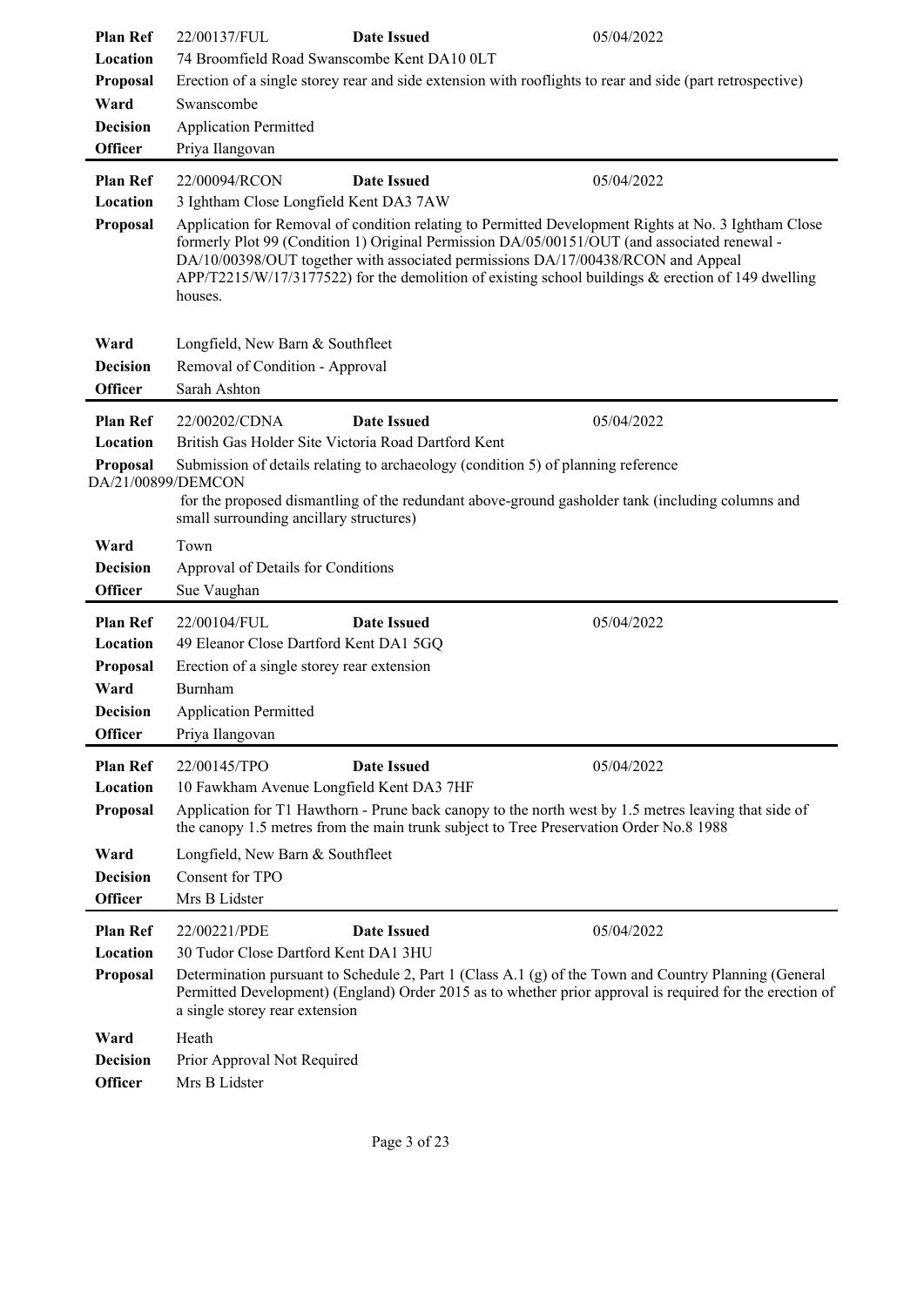| <b>Plan Ref</b>                                                                      | 22/00276/NONMAT<br><b>Date Issued</b>                                                                                                                                                                                                                                                                                 | 06/04/2022 |
|--------------------------------------------------------------------------------------|-----------------------------------------------------------------------------------------------------------------------------------------------------------------------------------------------------------------------------------------------------------------------------------------------------------------------|------------|
| Location                                                                             | 43 Heathview Crescent Dartford Kent DA1 2PJ                                                                                                                                                                                                                                                                           |            |
| Proposal                                                                             | Non-material amendment following grant of planning permission DA/20/00445/COU for relocating the<br>approved outbuilding 600mm away from both closest boundaries                                                                                                                                                      |            |
| Ward                                                                                 | Heath                                                                                                                                                                                                                                                                                                                 |            |
| <b>Decision</b>                                                                      | Approval of non-material amendments                                                                                                                                                                                                                                                                                   |            |
| <b>Officer</b>                                                                       | Mrs B Lidster                                                                                                                                                                                                                                                                                                         |            |
| <b>Plan Ref</b><br>Location<br>Proposal                                              | <b>Date Issued</b><br>22/00154/LDC<br>10 Joydens Wood Road Bexley Kent DA5 2HR<br>Application for a Lawful Development Certificate for proposed rear dormer and alterations to front                                                                                                                                  | 07/04/2022 |
| Ward<br><b>Decision</b><br><b>Officer</b>                                            | dormers and provision of front roof lights<br>Joydens Wood<br>Permission Required<br>Mrs B Lidster                                                                                                                                                                                                                    |            |
| <b>Plan Ref</b><br>Location<br>Proposal<br>Ward<br><b>Decision</b><br><b>Officer</b> | <b>Date Issued</b><br>22/00141/FUL<br>149 Church Road Swanscombe Kent DA10 0HL<br>Erection of boundary fence and gates (retrospective application)<br>Swanscombe<br><b>Application Permitted</b><br>Abigail Lavery                                                                                                    | 07/04/2022 |
| <b>Plan Ref</b><br>Location<br>Proposal                                              | <b>Date Issued</b><br>22/00149/CDNA<br>Land At Broadditch Farm New Barn Road Southfleet Kent DA13 9PU<br>Submission of details relating to drainage scheme (condition 3) of planning permission<br>DA/21/01523/VCON for proposed energy storage facility to provide energy balancing services to the<br>National Grid | 07/04/2022 |
| Ward<br><b>Decision</b><br><b>Officer</b>                                            | Longfield, New Barn & Southfleet<br>Approval of Details for Conditions<br>Steven Bell                                                                                                                                                                                                                                 |            |
| <b>Plan Ref</b><br>Location<br>Proposal                                              | <b>Date Issued</b><br>22/00029/FUL<br>2 The Coppice Bexley Kent DA5 2EA<br>Erection of a single storey side extension to include an annex and proposed front door for wheelchair<br>access.                                                                                                                           | 07/04/2022 |
| Ward<br><b>Decision</b><br><b>Officer</b>                                            | Joydens Wood<br><b>Application Permitted</b><br>Priya Ilangovan                                                                                                                                                                                                                                                       |            |
| <b>Plan Ref</b><br>Location<br>Proposal                                              | 22/00053/FUL<br><b>Date Issued</b><br>7 Western Terrace Dartford Kent DA1 3AY<br>Demolition of existing summerhouse and erection of a detached building for use as a home office/garden<br>room                                                                                                                       | 07/04/2022 |
| Ward<br><b>Decision</b><br>Officer                                                   | Heath<br><b>Application Permitted</b><br>Mrs B Lidster                                                                                                                                                                                                                                                                |            |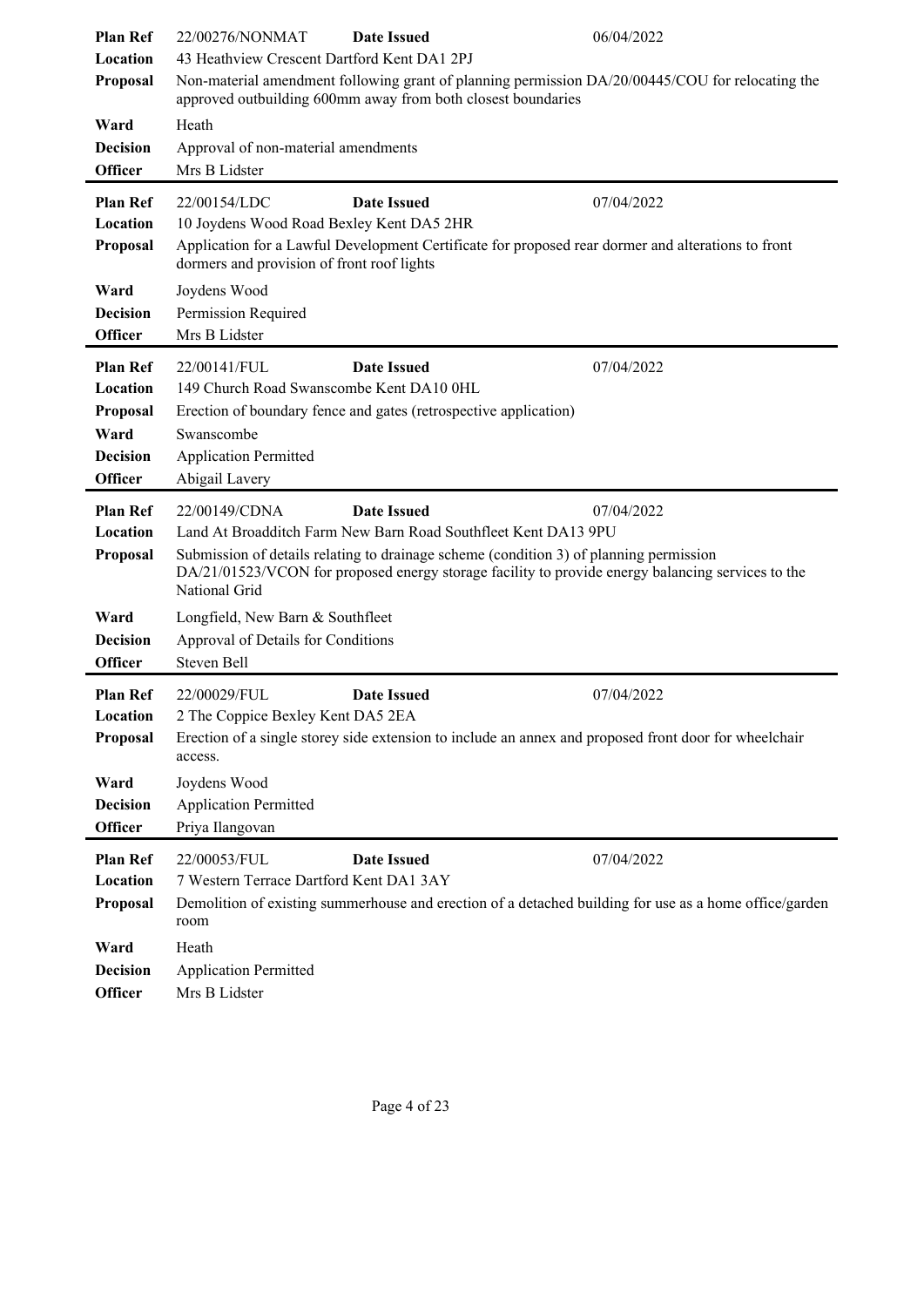| <b>Plan Ref</b><br>Location       | 22/00282/NONMAT<br>07/04/2022<br><b>Date Issued</b><br>Stone Lodge Complex Cotton Lane Stone Kent                                                                                                                                                                                                            |  |
|-----------------------------------|--------------------------------------------------------------------------------------------------------------------------------------------------------------------------------------------------------------------------------------------------------------------------------------------------------------|--|
| Proposal                          | Non-material amendment following grant of Reserved Matters DA/20/00449/REM relating to appearance<br>of the elevations of the Teaching Block and Sports Block                                                                                                                                                |  |
| Ward                              | <b>Stone Castle</b>                                                                                                                                                                                                                                                                                          |  |
| <b>Decision</b><br><b>Officer</b> | Approval of non-material amendments                                                                                                                                                                                                                                                                          |  |
|                                   | Mrs Emma Eisinger                                                                                                                                                                                                                                                                                            |  |
| <b>Plan Ref</b><br>Location       | 21/01682/FUL<br><b>Date Issued</b><br>07/04/2022<br>240 Main Road Sutton At Hone Kent DA4 9HJ                                                                                                                                                                                                                |  |
| Proposal                          | Erection of a single storey rear extension and enlargement of rear decking area and vehicle crossing onto                                                                                                                                                                                                    |  |
|                                   | A225                                                                                                                                                                                                                                                                                                         |  |
| Ward                              | Wilmington, Sutton-at-Hone & Hawley                                                                                                                                                                                                                                                                          |  |
| <b>Decision</b>                   | <b>Application Permitted</b>                                                                                                                                                                                                                                                                                 |  |
| <b>Officer</b>                    | Samantha Mitchell                                                                                                                                                                                                                                                                                            |  |
| <b>Plan Ref</b>                   | <b>Date Issued</b><br>07/04/2022<br>22/00153/CDNA                                                                                                                                                                                                                                                            |  |
| Location                          | Land At Broadditch Farm New Barn Road Southfleet Kent DA13 9PU                                                                                                                                                                                                                                               |  |
| Proposal                          | Submission of details relating to landscaping scheme (condition 2) of planning permission<br>DA/21/01523/VCON for proposed energy storage facility to provide energy balancing services to the<br>National Grid                                                                                              |  |
| Ward                              | Longfield, New Barn & Southfleet                                                                                                                                                                                                                                                                             |  |
| <b>Decision</b>                   | Approval of Details for Conditions                                                                                                                                                                                                                                                                           |  |
| <b>Officer</b>                    | Steven Bell                                                                                                                                                                                                                                                                                                  |  |
| <b>Plan Ref</b>                   | <b>Date Issued</b><br>07/04/2022<br>22/00143/LDC                                                                                                                                                                                                                                                             |  |
| Location                          | 139 Hawley Road Dartford Kent DA1 1PB                                                                                                                                                                                                                                                                        |  |
| Proposal                          | Application for a Lawful Development Certificate for proposed alteration to roof from hip end to gable<br>end for provision of dormer window in rear roof slope and roof lights in front roof slope in connection<br>with providing additional rooms in the roof space                                       |  |
| Ward                              | Princes                                                                                                                                                                                                                                                                                                      |  |
| <b>Decision</b>                   | Planning Permission not Required                                                                                                                                                                                                                                                                             |  |
| <b>Officer</b>                    | Mrs B Lidster                                                                                                                                                                                                                                                                                                |  |
| <b>Plan Ref</b>                   | 07/04/2022<br>22/00048/FUL<br><b>Date Issued</b>                                                                                                                                                                                                                                                             |  |
| Location                          | 59 Page Close Bean Kent DA2 8BX                                                                                                                                                                                                                                                                              |  |
| Proposal                          | Demolition of conservatory and erection of single storey side/rear extension with conversion of garage<br>to habitable accommodation                                                                                                                                                                         |  |
| Ward                              | Bean & Village Park                                                                                                                                                                                                                                                                                          |  |
| <b>Decision</b>                   | <b>Application Permitted</b>                                                                                                                                                                                                                                                                                 |  |
| <b>Officer</b>                    | Mrs B Lidster                                                                                                                                                                                                                                                                                                |  |
| <b>Plan Ref</b>                   | 22/00120/FUL<br><b>Date Issued</b><br>07/04/2022                                                                                                                                                                                                                                                             |  |
| Location                          | 62 Longfield Avenue Longfield Kent DA3 7LA                                                                                                                                                                                                                                                                   |  |
| Proposal                          | Demolition of attached garage, porch, conservatory and erection of a single storey side/rear extension,<br>raising height of roof incorporating a first floor front extension and front and rear dormers, erection of a<br>single storey rear extension and detached garage and alterations to fenestration. |  |
| Ward                              | Longfield, New Barn & Southfleet                                                                                                                                                                                                                                                                             |  |
| <b>Decision</b>                   | Application refused – Obtrusive and dominant building that would detract from the character and<br>appearance of the area                                                                                                                                                                                    |  |
| <b>Officer</b>                    | Priya Ilangovan                                                                                                                                                                                                                                                                                              |  |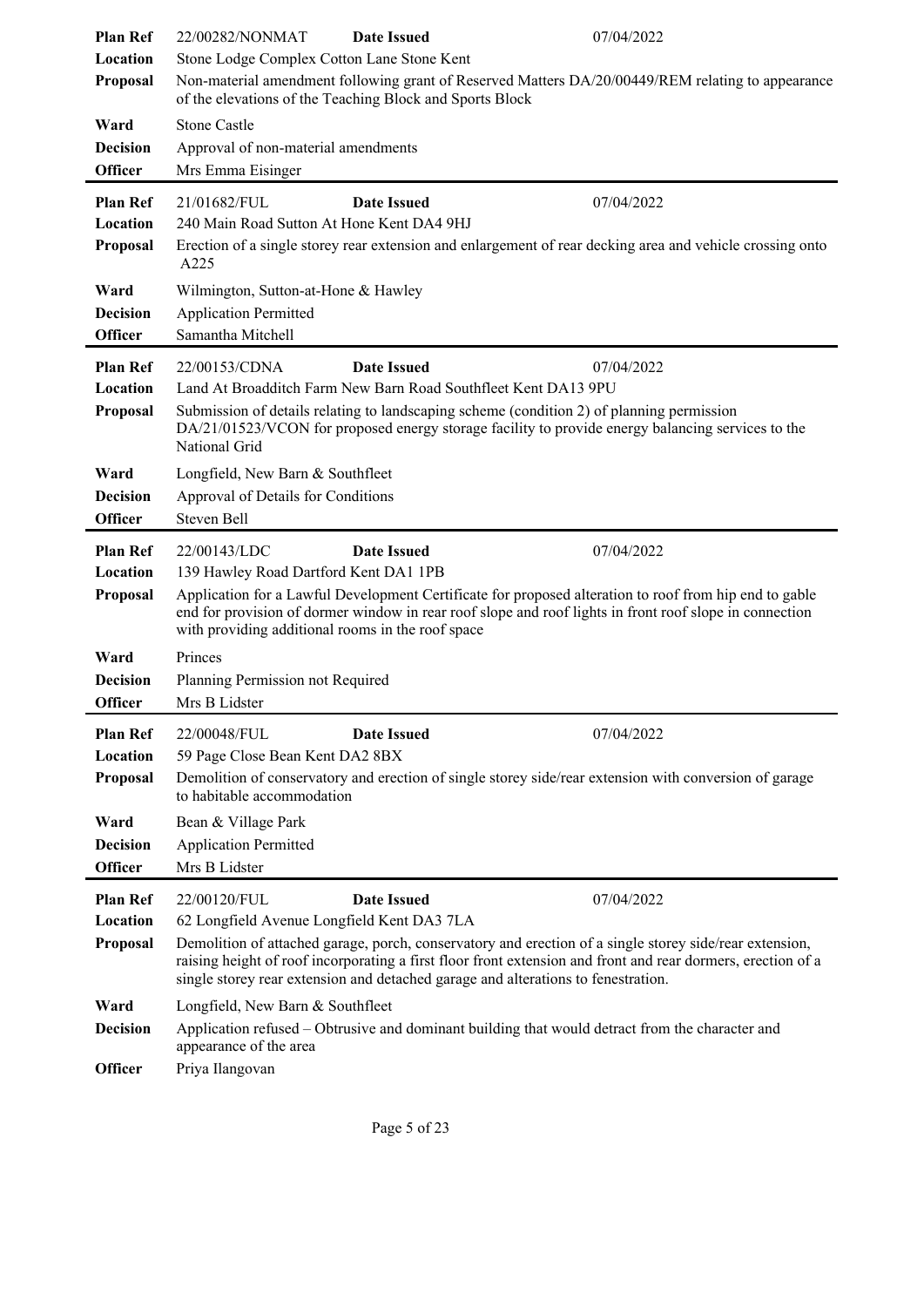| <b>Plan Ref</b><br>Location<br>Proposal<br>Ward<br><b>Decision</b>                   | 22/00156/FUL<br><b>Date Issued</b><br>11/04/2022<br>55 Havelock Road Dartford Kent DA1 3HY<br>Erection of a single storey side/rear extension and conversion of existing attached garage into habitable<br>room and associated alterations to front elevation<br>Heath<br><b>Application Permitted</b>                                                                                       |
|--------------------------------------------------------------------------------------|----------------------------------------------------------------------------------------------------------------------------------------------------------------------------------------------------------------------------------------------------------------------------------------------------------------------------------------------------------------------------------------------|
| <b>Officer</b>                                                                       | Priya Ilangovan                                                                                                                                                                                                                                                                                                                                                                              |
| <b>Plan Ref</b><br>Location<br>Proposal<br>Ward<br><b>Decision</b><br><b>Officer</b> | 22/00157/FUL<br><b>Date Issued</b><br>11/04/2022<br>77 Laburnum Avenue Dartford Kent DA1 2QW<br>Demolition of existing conservatory and erection of a single storey rear extension<br>Princes<br><b>Application Permitted</b><br>Samantha Mitchell                                                                                                                                           |
| <b>Plan Ref</b><br>Location<br><b>Proposal</b>                                       | 22/00163/FUL<br><b>Date Issued</b><br>11/04/2022<br>14 The Oval Longfield Kent DA3 7HD<br>Erection of a single storey rear extension, new pitched roofs to front and rear dormers and new cladding<br>to side and rear elevations.                                                                                                                                                           |
| Ward<br><b>Decision</b><br><b>Officer</b>                                            | Longfield, New Barn & Southfleet<br><b>Application Permitted</b><br>Mrs B Lidster                                                                                                                                                                                                                                                                                                            |
| <b>Plan Ref</b><br>Location<br>Proposal                                              | <b>Date Issued</b><br>12/04/2022<br>22/00164/FUL<br>59 Laburnum Avenue Dartford Kent DA1 2QN<br>Demolition of existing side conservatory and erection of a two storey side extension, single storey rear<br>extension and provision of a rear dormer window with Juliette balcony and three rooflights to front<br>roofslope in connection with providing additional rooms in the roof space |
| Ward<br><b>Decision</b><br><b>Officer</b>                                            | Princes<br>Application Refused - due to their size, height, form and location, would introduce an intrusive and<br>prominent development to the side and rear of the property,<br>Priya Ilangovan                                                                                                                                                                                            |
| <b>Plan Ref</b><br>Location<br>Proposal                                              | 22/00046/CDNA<br><b>Date Issued</b><br>12/04/2022<br>Stone Lodge School Cotton Lane Stone Kent DA2 6PD<br>Submission of details relating to 25 (details of on-site cycle storage) and 33 (details of opening and<br>closing times) pursuant to Outline Planning Permission dated 24th May 2019 (Ref DA/18/01074/OUT)<br>for a new secondary school                                           |
| Ward<br><b>Decision</b><br><b>Officer</b>                                            | <b>Stone Castle</b><br>Approval of Details for Conditions<br>Mrs Emma Eisinger                                                                                                                                                                                                                                                                                                               |
| <b>Plan Ref</b><br>Location<br>Proposal                                              | 22/00041/VCON<br><b>Date Issued</b><br>12/04/2022<br>Rahan House 8 Birchwood Road Wilmington Kent DA2 7HE<br>Application for variation of condition 2 of planning permission DA/19/00346/FUL in respect of new<br>windows to side elevation and loft room with rooflights to pitched roof and provision of rooms within<br>roofspace                                                         |
| Ward<br><b>Decision</b><br><b>Officer</b>                                            | Joydens Wood<br>Variation of Condition<br>Steven Bell                                                                                                                                                                                                                                                                                                                                        |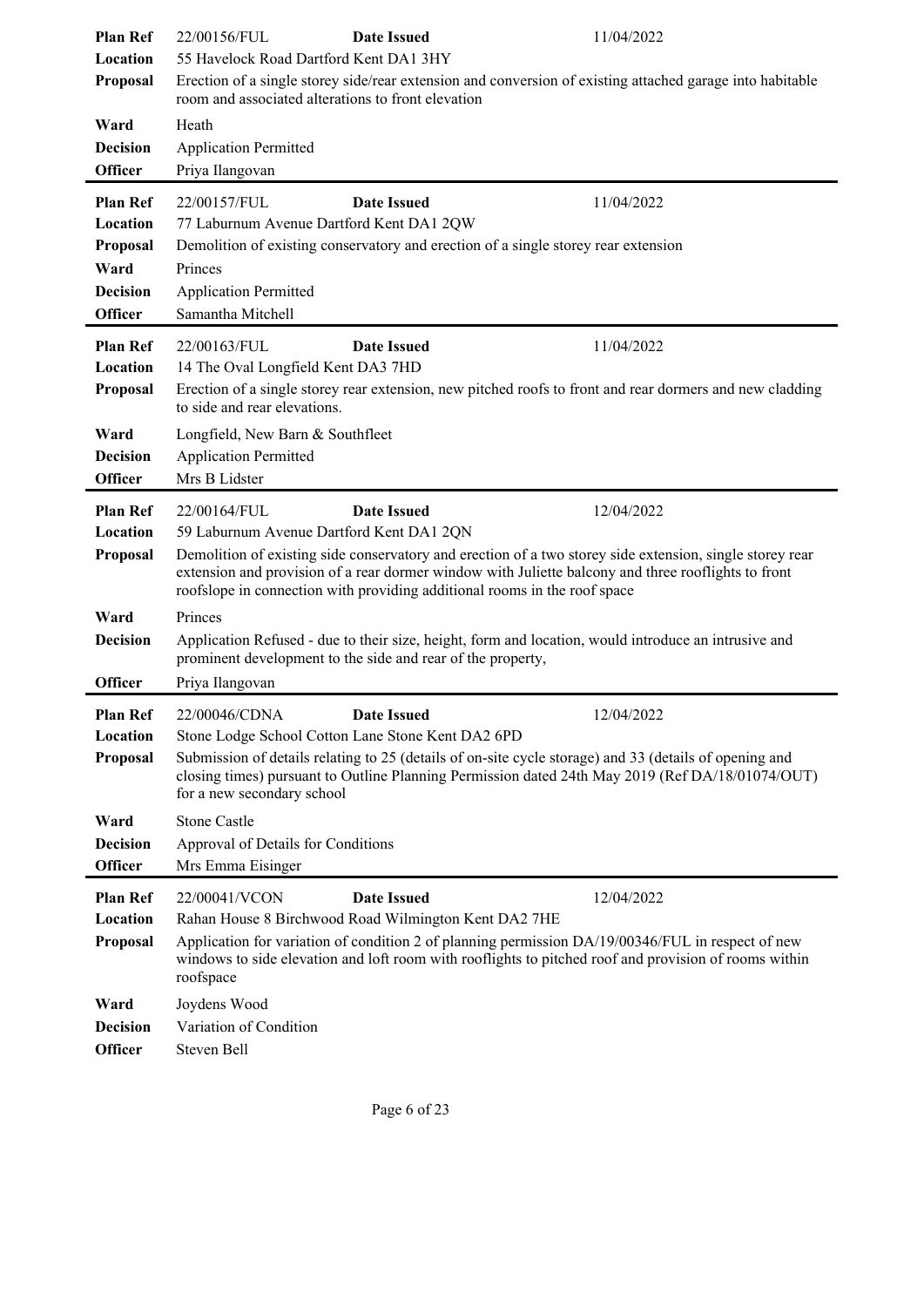| <b>Plan Ref</b>                   | 21/01878/FUL<br><b>Date Issued</b>                                                                                                                                                                                                                                                                                                                                                                                                                                                                                                                                                                                                                                                                                                                                                                                                                                                                                                                                                                                                                                                                    | 12/04/2022 |  |
|-----------------------------------|-------------------------------------------------------------------------------------------------------------------------------------------------------------------------------------------------------------------------------------------------------------------------------------------------------------------------------------------------------------------------------------------------------------------------------------------------------------------------------------------------------------------------------------------------------------------------------------------------------------------------------------------------------------------------------------------------------------------------------------------------------------------------------------------------------------------------------------------------------------------------------------------------------------------------------------------------------------------------------------------------------------------------------------------------------------------------------------------------------|------------|--|
| Location<br>Proposal              | 91 Attlee Drive Dartford Kent DA1 5DN<br>Erection of a two storey side extension                                                                                                                                                                                                                                                                                                                                                                                                                                                                                                                                                                                                                                                                                                                                                                                                                                                                                                                                                                                                                      |            |  |
| Ward                              | Temple Hill                                                                                                                                                                                                                                                                                                                                                                                                                                                                                                                                                                                                                                                                                                                                                                                                                                                                                                                                                                                                                                                                                           |            |  |
| <b>Decision</b>                   | <b>Application Permitted</b>                                                                                                                                                                                                                                                                                                                                                                                                                                                                                                                                                                                                                                                                                                                                                                                                                                                                                                                                                                                                                                                                          |            |  |
| <b>Officer</b>                    | Mrs B Lidster                                                                                                                                                                                                                                                                                                                                                                                                                                                                                                                                                                                                                                                                                                                                                                                                                                                                                                                                                                                                                                                                                         |            |  |
| <b>Plan Ref</b>                   | <b>Date Issued</b><br>21/01107/COU                                                                                                                                                                                                                                                                                                                                                                                                                                                                                                                                                                                                                                                                                                                                                                                                                                                                                                                                                                                                                                                                    | 13/04/2022 |  |
| Location                          | Eagle Farm Rear Of 95 High Road Wilmington Kent                                                                                                                                                                                                                                                                                                                                                                                                                                                                                                                                                                                                                                                                                                                                                                                                                                                                                                                                                                                                                                                       |            |  |
| Proposal                          | Change of use of land to travellers caravan site consisting of 4 No. pitches each containing 1 residential<br>mobile home and associated development. As well as the construction of a new access road.                                                                                                                                                                                                                                                                                                                                                                                                                                                                                                                                                                                                                                                                                                                                                                                                                                                                                               |            |  |
| Ward                              | Wilmington, Sutton-at-Hone & Hawley                                                                                                                                                                                                                                                                                                                                                                                                                                                                                                                                                                                                                                                                                                                                                                                                                                                                                                                                                                                                                                                                   |            |  |
| <b>Decision</b>                   | Application Refused - Inappropriate development within the Green Belt and harm to the visual amenity<br>and character of the rural area.                                                                                                                                                                                                                                                                                                                                                                                                                                                                                                                                                                                                                                                                                                                                                                                                                                                                                                                                                              |            |  |
| <b>Officer</b>                    | Matthew Apperley                                                                                                                                                                                                                                                                                                                                                                                                                                                                                                                                                                                                                                                                                                                                                                                                                                                                                                                                                                                                                                                                                      |            |  |
| <b>Plan Ref</b>                   | <b>Date Issued</b><br>21/01461/COU                                                                                                                                                                                                                                                                                                                                                                                                                                                                                                                                                                                                                                                                                                                                                                                                                                                                                                                                                                                                                                                                    | 13/04/2022 |  |
| Location                          | Rear Of 82 London Road Stone Kent DA2 6AN                                                                                                                                                                                                                                                                                                                                                                                                                                                                                                                                                                                                                                                                                                                                                                                                                                                                                                                                                                                                                                                             |            |  |
| Proposal                          | Change of use of storage buildings associated with 82 London Road to a tyre repair and garage business<br>with ancillary storage (retrospective application)                                                                                                                                                                                                                                                                                                                                                                                                                                                                                                                                                                                                                                                                                                                                                                                                                                                                                                                                          |            |  |
| Ward                              | Stone House                                                                                                                                                                                                                                                                                                                                                                                                                                                                                                                                                                                                                                                                                                                                                                                                                                                                                                                                                                                                                                                                                           |            |  |
| <b>Decision</b>                   | Application Refused - Incompatible use within a residential area harmful to amenity of surrounding<br>residential occupiers. Adverse impact on highway and pedestrian safety, on-street parking and free flow<br>of traffic within the road.                                                                                                                                                                                                                                                                                                                                                                                                                                                                                                                                                                                                                                                                                                                                                                                                                                                          |            |  |
|                                   |                                                                                                                                                                                                                                                                                                                                                                                                                                                                                                                                                                                                                                                                                                                                                                                                                                                                                                                                                                                                                                                                                                       |            |  |
| <b>Officer</b>                    | Richard Elder                                                                                                                                                                                                                                                                                                                                                                                                                                                                                                                                                                                                                                                                                                                                                                                                                                                                                                                                                                                                                                                                                         |            |  |
| <b>Plan Ref</b>                   | <b>Date Issued</b><br>20/01514/LDC                                                                                                                                                                                                                                                                                                                                                                                                                                                                                                                                                                                                                                                                                                                                                                                                                                                                                                                                                                                                                                                                    | 13/04/2022 |  |
| Location                          | Wilmington Hall Farm Broad Lane Wilmington Kent DA2 7AG                                                                                                                                                                                                                                                                                                                                                                                                                                                                                                                                                                                                                                                                                                                                                                                                                                                                                                                                                                                                                                               |            |  |
| Proposal                          | Application for a Lawful Development Certificate for existing use of the site as a yard for storage and<br>maintenance of materials and equipment in association with grounds maintenance depot                                                                                                                                                                                                                                                                                                                                                                                                                                                                                                                                                                                                                                                                                                                                                                                                                                                                                                       |            |  |
| Ward                              | Wilmington, Sutton-at-Hone & Hawley                                                                                                                                                                                                                                                                                                                                                                                                                                                                                                                                                                                                                                                                                                                                                                                                                                                                                                                                                                                                                                                                   |            |  |
| <b>Decision</b>                   | Certificate Granted                                                                                                                                                                                                                                                                                                                                                                                                                                                                                                                                                                                                                                                                                                                                                                                                                                                                                                                                                                                                                                                                                   |            |  |
| Officer                           | Matthew Apperley                                                                                                                                                                                                                                                                                                                                                                                                                                                                                                                                                                                                                                                                                                                                                                                                                                                                                                                                                                                                                                                                                      |            |  |
| <b>Plan Ref</b>                   | 22/00086/NONMAT<br><b>Date Issued</b>                                                                                                                                                                                                                                                                                                                                                                                                                                                                                                                                                                                                                                                                                                                                                                                                                                                                                                                                                                                                                                                                 | 13/04/2022 |  |
| Location                          | Stone Pit 1 Atlas Park London Road Stone                                                                                                                                                                                                                                                                                                                                                                                                                                                                                                                                                                                                                                                                                                                                                                                                                                                                                                                                                                                                                                                              |            |  |
| Proposal                          | Non-material amendment following grant of planning permission DA/18/01611/FUL for erection of one<br>and two storey buildings to provide a Neighbourhood Centre comprising of a mix of A1 (retail), A2<br>(financial and professional), A3 (restaurant/cafe), B1a (office) and D1 (medical centre/non-residential<br>institution) uses with associated car parking, security fence and delivery space, provision of a Sports<br>Club to comprise of football/sports pitches with clubhouse (use class D2) and associated car park,<br>floodlights, enabling land level changes with retaining walls and security fencing, a new internal access<br>road from London Road and the provision of recreational open space with accesses from London Road<br>and Stone Place Road - to amend condition 3 to allow a limited amount of work (vehicular access onto<br>London Road and internal road) to commence on site prior to the submission of full details of a<br>contaminated land strategy for the site. Also to amend condition 2 to add drawing number<br>RO343 P 201 detailing the access road. |            |  |
| Ward                              | <b>Stone Castle</b>                                                                                                                                                                                                                                                                                                                                                                                                                                                                                                                                                                                                                                                                                                                                                                                                                                                                                                                                                                                                                                                                                   |            |  |
| <b>Decision</b><br><b>Officer</b> | Approval of non-material amendments<br>Mrs Emma Eisinger                                                                                                                                                                                                                                                                                                                                                                                                                                                                                                                                                                                                                                                                                                                                                                                                                                                                                                                                                                                                                                              |            |  |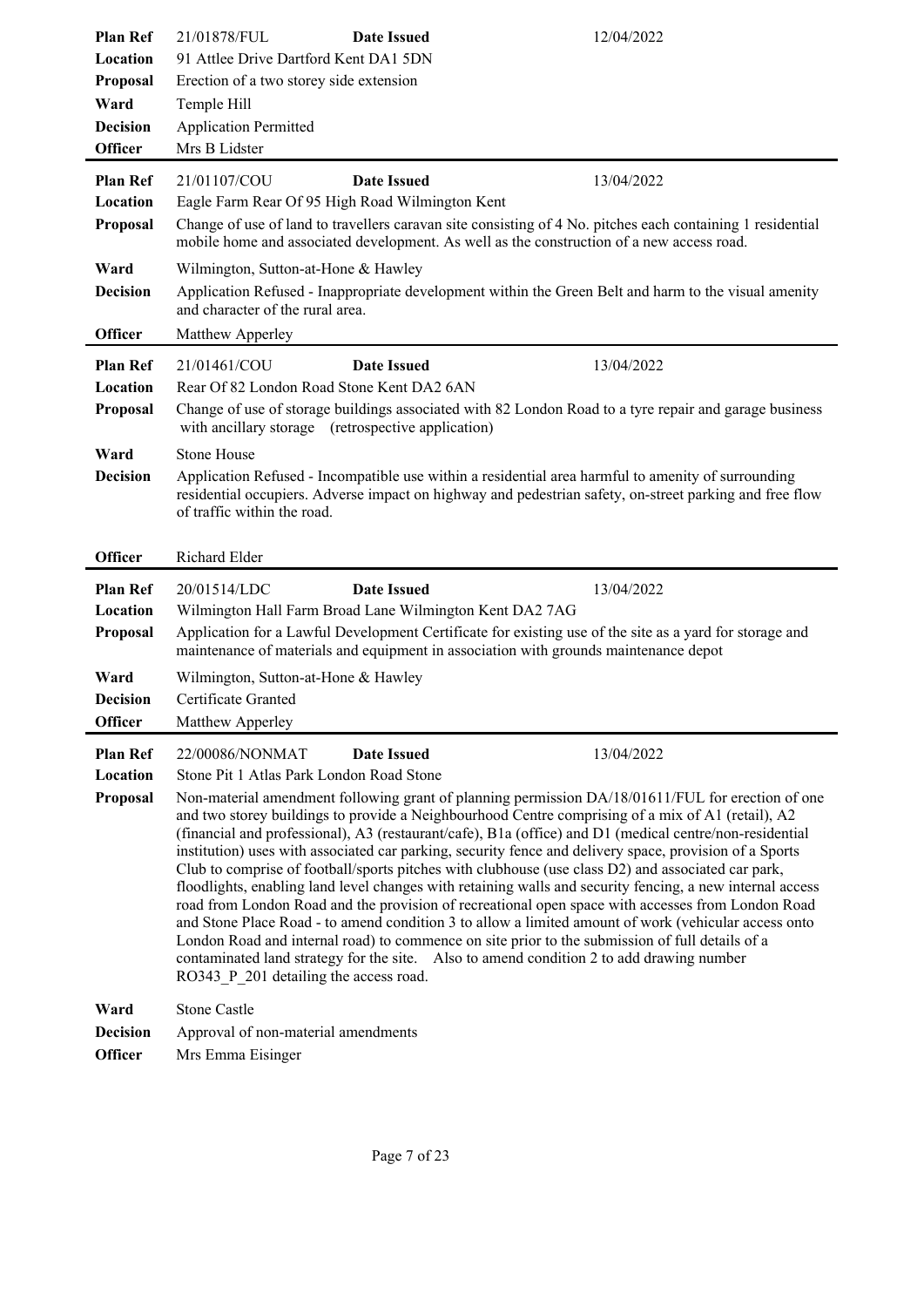| <b>Plan Ref</b>                   | 22/00259/PDE<br><b>Date Issued</b><br>13/04/2022                                                                                                                                                                                                                                                                                                     |
|-----------------------------------|------------------------------------------------------------------------------------------------------------------------------------------------------------------------------------------------------------------------------------------------------------------------------------------------------------------------------------------------------|
| Location                          | 56 Lansbury Crescent Dartford Kent DA1 5DG                                                                                                                                                                                                                                                                                                           |
| Proposal                          | Determination pursuant to Schedule 2, Part 1 (Class A.1 (g) of the Town and Country Planning (General<br>Permitted Development) (England) Order 2015 as to whether prior approval is required for the erection of<br>a single storey rear extension                                                                                                  |
| Ward                              | Temple Hill                                                                                                                                                                                                                                                                                                                                          |
| <b>Decision</b><br><b>Officer</b> | Prior Approval Not Required<br>Mrs B Lidster                                                                                                                                                                                                                                                                                                         |
| <b>Plan Ref</b>                   | 13/04/2022<br>22/00260/PDE<br><b>Date Issued</b>                                                                                                                                                                                                                                                                                                     |
| Location                          | 7 The Laurels Longfield Kent DA3 7HH                                                                                                                                                                                                                                                                                                                 |
| Proposal                          | Determination pursuant to Schedule 2, Part 1 (Class A.1 (g) of the Town and Country Planning (General<br>Permitted Development) (England) Order 2015 as to whether prior approval is required for the erection of<br>a single storey rear extension                                                                                                  |
| Ward                              | Longfield, New Barn & Southfleet                                                                                                                                                                                                                                                                                                                     |
| <b>Decision</b>                   | Prior Approval Not Required                                                                                                                                                                                                                                                                                                                          |
| <b>Officer</b>                    | Mrs B Lidster                                                                                                                                                                                                                                                                                                                                        |
| <b>Plan Ref</b>                   | <b>Date Issued</b><br>14/04/2022<br>21/01199/CDNA                                                                                                                                                                                                                                                                                                    |
| Location                          | Former Council Depot Mead Crescent Dartford Kent DA1 2SH                                                                                                                                                                                                                                                                                             |
| Proposal                          | Submission of details relating to landscaping scheme (condition 7), cycle stores (condition 12) and water<br>use calculations (condition 13) pursuant to planning permission DA/19/01473/FUL for erection of 3                                                                                                                                       |
|                                   | bungalows, off-street parking, bin & cycle storage and both private and communal garden areas.                                                                                                                                                                                                                                                       |
| Ward                              | Princes                                                                                                                                                                                                                                                                                                                                              |
| <b>Decision</b>                   | Approval of Details for Conditions                                                                                                                                                                                                                                                                                                                   |
| <b>Officer</b>                    | Steven Bell                                                                                                                                                                                                                                                                                                                                          |
| <b>Plan Ref</b>                   | <b>Date Issued</b><br>14/04/2022<br>21/01317/CDNA                                                                                                                                                                                                                                                                                                    |
| Location                          | 104 Lower Hythe Street Dartford Kent DA1 1BW                                                                                                                                                                                                                                                                                                         |
| Proposal                          | Submission of details relating to contaminated land pursuant to condition 3 of planning permission<br>DA/20/00588/FUL for demolition of existing garage and redevelopment to provide a 5 storey building<br>comprising a ground floor commercial use (B1 use class) and eleven residential units with associated<br>parking, amenity and landscaping |
| Ward                              | Town                                                                                                                                                                                                                                                                                                                                                 |
| <b>Decision</b>                   | Approval of Details for Conditions                                                                                                                                                                                                                                                                                                                   |
| <b>Officer</b>                    |                                                                                                                                                                                                                                                                                                                                                      |
|                                   | Steven Bell                                                                                                                                                                                                                                                                                                                                          |
| <b>Plan Ref</b>                   | 22/00090/LDC<br><b>Date Issued</b><br>14/04/2022                                                                                                                                                                                                                                                                                                     |
| Location                          | 41 Squires Way Wilmington Kent DA2 7NN                                                                                                                                                                                                                                                                                                               |
| Proposal                          | Application for a Lawful Development Certificate for alterations to roof from hip end to gable end for<br>dormer window in rear elevation and roof lights in front elevation in connection with providing<br>additional rooms in the roof space                                                                                                      |
| Ward                              | Joydens Wood                                                                                                                                                                                                                                                                                                                                         |
| <b>Decision</b>                   | Permission Required                                                                                                                                                                                                                                                                                                                                  |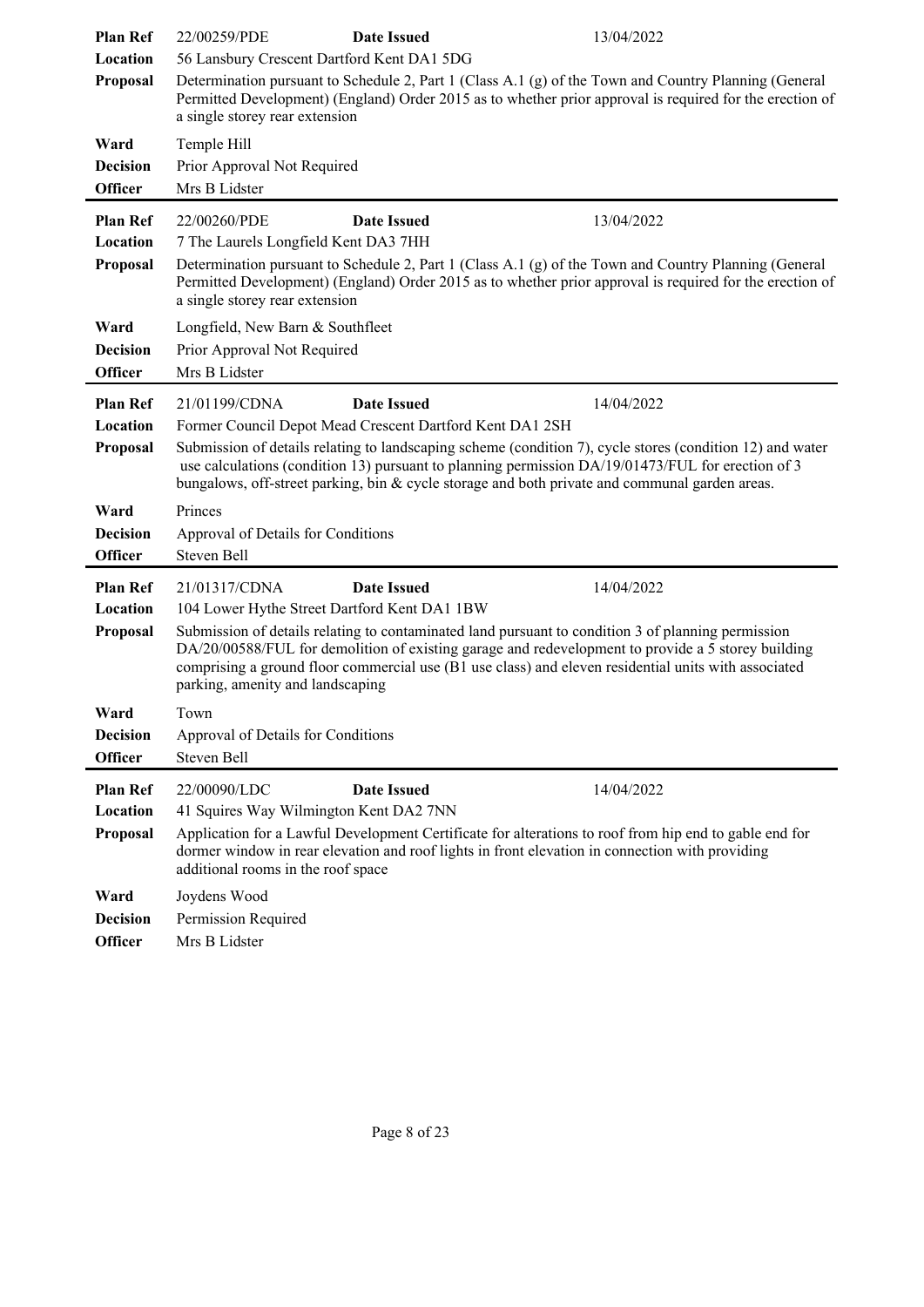| <b>Plan Ref</b><br>Location<br>Proposal                                              | 22/00252/LDC<br><b>Date Issued</b><br>The Hermitage Green Street Green Road Darenth Kent DA2 8DX<br>Application for a Lawful Development Certificate for proposed two storey rear and single storey side<br>extension                                                                                                                                                                                                                                                                 | 14/04/2022 |
|--------------------------------------------------------------------------------------|---------------------------------------------------------------------------------------------------------------------------------------------------------------------------------------------------------------------------------------------------------------------------------------------------------------------------------------------------------------------------------------------------------------------------------------------------------------------------------------|------------|
| Ward<br><b>Decision</b><br><b>Officer</b>                                            | Longfield, New Barn & Southfleet<br>Permission Required<br>Priya Ilangovan                                                                                                                                                                                                                                                                                                                                                                                                            |            |
| <b>Plan Ref</b><br>Location<br>Proposal<br>Ward<br><b>Decision</b><br><b>Officer</b> | 22/00219/FUL<br><b>Date Issued</b><br>The Anchorage Church Hill Wilmington Kent DA2 7EH<br>Relocation of access and installation of a drop kerb with associated front boundary wall<br>Wilmington, Sutton-at-Hone & Hawley<br><b>Application Permitted</b><br>Priya Ilangovan                                                                                                                                                                                                         | 14/04/2022 |
| <b>Plan Ref</b><br>Location<br>Proposal                                              | 22/00246/CDNA<br><b>Date Issued</b><br>Block E Mill Pond Development Site Mill Pond Road Dartford Kent DA1 1BW<br>Submission of details relating to landscaping pursuant to condition 17 of planning permission<br>DA/20/01618/FUL for erection of one building (Block E), part 4/5 storeys in height with sub-basement<br>car parking and private amenity space, comprising of 14no. two-bed dwellings and 275 sqm of ground<br>floor commercial space.                              | 14/04/2022 |
| Ward<br><b>Decision</b><br><b>Officer</b>                                            | Town<br>Approval of Details for Conditions<br>Mrs Emma Eisinger                                                                                                                                                                                                                                                                                                                                                                                                                       |            |
| <b>Plan Ref</b><br>Location<br>Proposal                                              | <b>Date Issued</b><br>22/00077/FUL<br>18 Moore Close Darenth Kent DA2 6NN<br>Provision of a dormer window with Juliette balcony in rear roof slope and two roof lights to front roof<br>slope in connection with providing additional rooms in the roof space                                                                                                                                                                                                                         | 14/04/2022 |
| Ward<br><b>Decision</b><br><b>Officer</b>                                            | Bean & Village Park<br>Application Refused - Harmful to the character and appearance of the dwelling and area<br>Priya Ilangovan                                                                                                                                                                                                                                                                                                                                                      |            |
| <b>Plan Ref</b><br>Location<br>Proposal                                              | 22/00172/TPO<br><b>Date Issued</b><br>Paxwood House Rowhill Road Wilmington Kent DA2 7QQ<br>Application for T4. young Oak tree (adj to and in front on holiday house) -Lightly prune back a number<br>of minor limbs to leave a clearance from the roof of 2 metres; T5. Lawson Cypress (left hand flank of                                                                                                                                                                           | 14/04/2022 |
| the<br>of                                                                            | holiday house overhanging covered area) - Prune back minor limbs to leave a clearance from the roof of 2<br>metres: T6 Mature Oak tree (adj to rear left corner of holiday house) - Prune back to leave a clearance<br>two metres from any part of the roof or walling; T7. group of Beech trees (rear of holiday cottage) - Prune<br>back all limbs to leave a clearance from the roof line or any part of the wall, of 2 metres all subject to<br>Tree Preservation Order No.5 1978 |            |
| Ward<br><b>Decision</b><br><b>Officer</b>                                            | Wilmington, Sutton-at-Hone & Hawley<br>Consent for TPO<br>Mrs B Lidster                                                                                                                                                                                                                                                                                                                                                                                                               |            |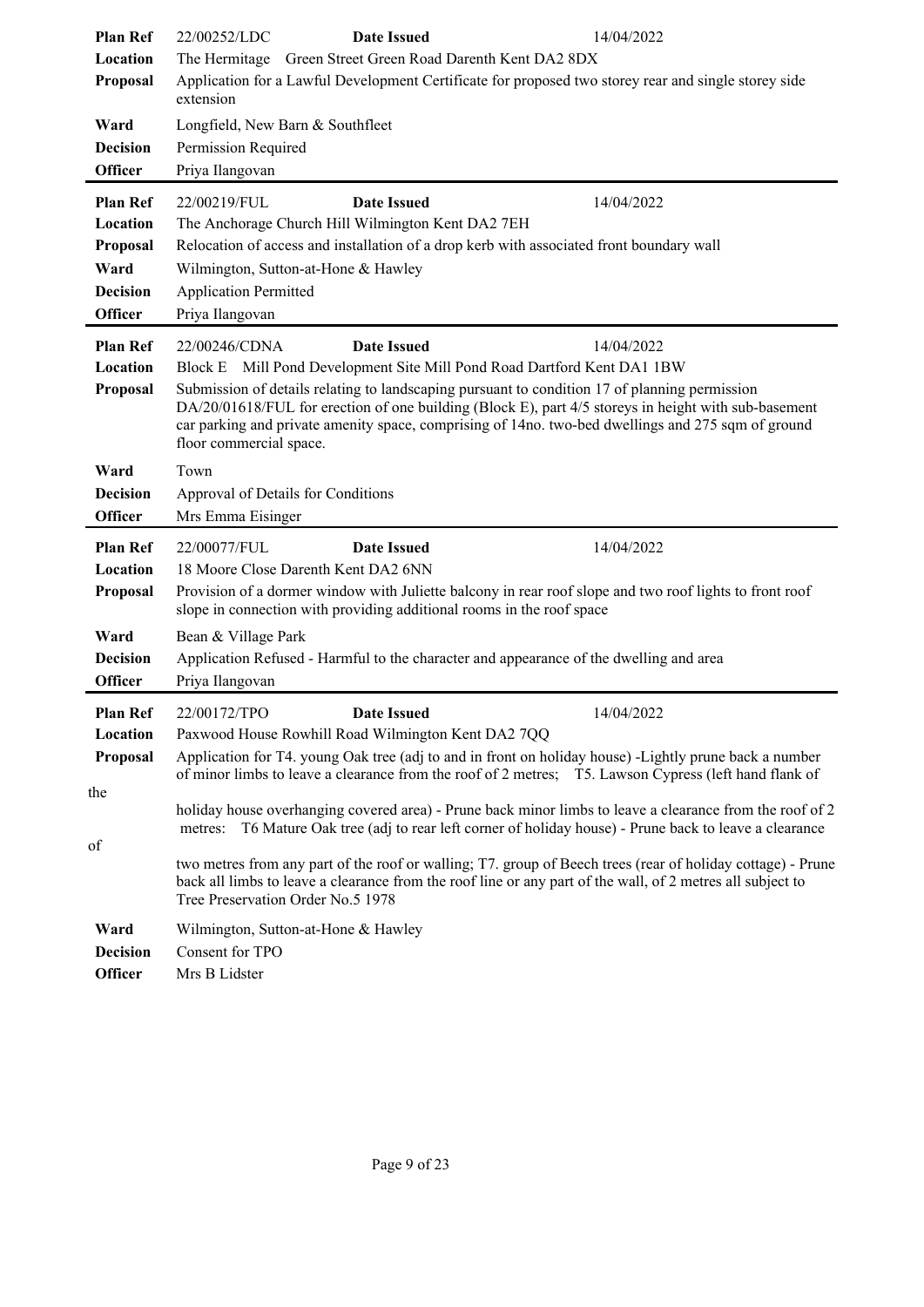| <b>Plan Ref</b><br>Location<br>Proposal<br>Ward<br><b>Decision</b>                   | 22/00030/FUL<br>33 Harrison Avenue Longfield Kent DA3 7BA<br>Longfield, New Barn & Southfleet<br><b>Application Permitted</b>                                  | <b>Date Issued</b><br>Erection of a single storey side extension with patio area                                                                                                                                                                                                                                                                                     | 14/04/2022                                                                                                                                                                                                               |
|--------------------------------------------------------------------------------------|----------------------------------------------------------------------------------------------------------------------------------------------------------------|----------------------------------------------------------------------------------------------------------------------------------------------------------------------------------------------------------------------------------------------------------------------------------------------------------------------------------------------------------------------|--------------------------------------------------------------------------------------------------------------------------------------------------------------------------------------------------------------------------|
| <b>Officer</b>                                                                       | Samantha Mitchell                                                                                                                                              |                                                                                                                                                                                                                                                                                                                                                                      |                                                                                                                                                                                                                          |
| <b>Plan Ref</b><br>Location<br>Proposal                                              | 22/00177/LDC<br>2 Carrington Road Dartford Kent DA1 1XW                                                                                                        | <b>Date Issued</b><br>roof lights in front elevation in connection with providing additional rooms in the roof space                                                                                                                                                                                                                                                 | 14/04/2022<br>Application for a Lawful Development Certificate for an L-shape dormer window in rear elevation and                                                                                                        |
| Ward<br><b>Decision</b><br><b>Officer</b>                                            | Newtown<br>Planning Permission not Required<br>Mrs B Lidster                                                                                                   |                                                                                                                                                                                                                                                                                                                                                                      |                                                                                                                                                                                                                          |
| <b>Plan Ref</b><br>Location<br>Proposal                                              | 22/00291/CDNA                                                                                                                                                  | <b>Date Issued</b><br>Stone Lodge Development Complex Cotton Lane Stone Kent<br>Submission of details relating to condition 20 (Bus Stops) pursuant to outline planning permission<br>DA/18/01074/OUT for the erection of an 8no. form entry secondary school, up to 140 residential<br>dwellings in total across 2 sites and provision of 19ha of public open space | 14/04/2022                                                                                                                                                                                                               |
| Ward<br><b>Decision</b><br><b>Officer</b>                                            | <b>Stone Castle</b><br>Approval of Details for Conditions<br>Mrs Emma Eisinger                                                                                 |                                                                                                                                                                                                                                                                                                                                                                      |                                                                                                                                                                                                                          |
| <b>Plan Ref</b><br>Location<br>Proposal<br>Ward<br><b>Decision</b><br><b>Officer</b> | 21/01883/FUL<br>5 Meriel Walk Greenhithe Kent DA9 9GL<br>Greenhithe & Knockhall<br><b>Application Permitted</b><br>Priya Ilangovan                             | <b>Date Issued</b><br>Removal of fence (retrospective) and erection of double set of gates on rear boundary                                                                                                                                                                                                                                                          | 14/04/2022                                                                                                                                                                                                               |
| <b>Plan Ref</b><br>Location<br>Proposal<br>Ward<br><b>Decision</b><br><b>Officer</b> | 22/00261/CDNA<br>104 Lower Hythe Street Dartford Kent DA1 1BW<br>parking, amenity and landscaping<br>Town<br>Approval of Details for Conditions<br>Steven Bell | <b>Date Issued</b><br>Submission of details relating to archaeology pursuant to condition 5 of planning permission                                                                                                                                                                                                                                                   | 14/04/2022<br>DA/20/00588/FUL for demolition of existing garage and redevelopment to provide a 5 storey building<br>comprising a ground floor commercial use (B1 use class) and eleven residential units with associated |
| <b>Plan Ref</b><br>Location<br>Proposal                                              | 22/00309/EDCCON                                                                                                                                                | <b>Date Issued</b><br>Former Croxton And Garry Site Tiltman Avenue Greenhithe Kent<br>Consultation on an application for Non-Material amendment to Reserved Matters application<br>unit (232 no. total) within Ebbsfleet Development Corporation                                                                                                                     | 14/04/2022<br>$EDC/21/0064$ to allow revisions to the south-eastern corner of the site resulting in loss of 1 residential                                                                                                |
| Ward<br><b>Decision</b><br><b>Officer</b>                                            | Greenhithe & Knockhall<br>No Objection<br>Mrs Emma Eisinger                                                                                                    |                                                                                                                                                                                                                                                                                                                                                                      |                                                                                                                                                                                                                          |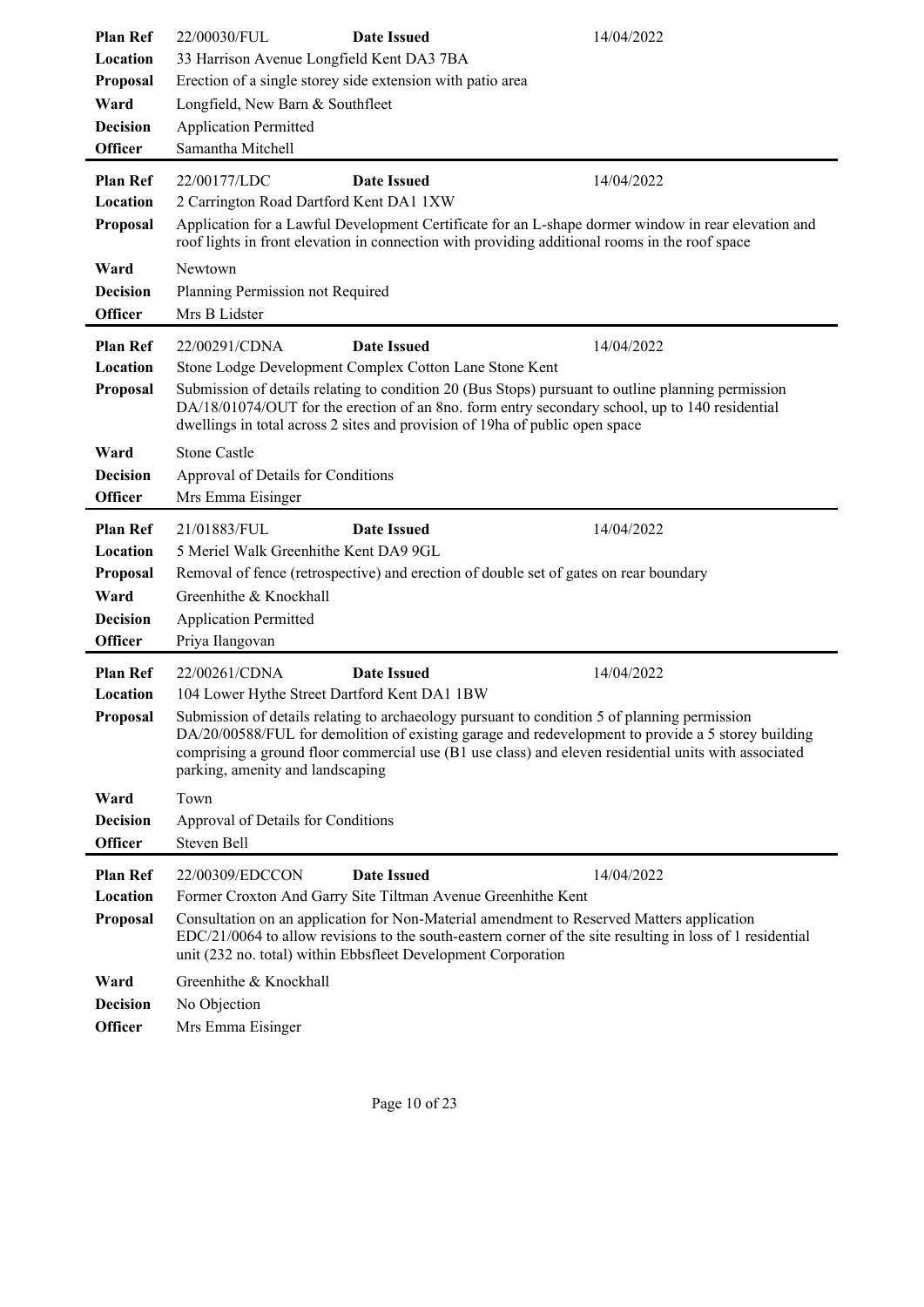| <b>Plan Ref</b><br>Location | 22/00184/LDC<br>40 High Road Wilmington Kent DA2 7BN                                                     | <b>Date Issued</b>                                                                                                                                                                       | 14/04/2022                                                                                                                                                                                                                                                                                                                    |
|-----------------------------|----------------------------------------------------------------------------------------------------------|------------------------------------------------------------------------------------------------------------------------------------------------------------------------------------------|-------------------------------------------------------------------------------------------------------------------------------------------------------------------------------------------------------------------------------------------------------------------------------------------------------------------------------|
| Proposal                    | Application for a Lawful Development Certificate for proposed erection of a single storey rear extension |                                                                                                                                                                                          |                                                                                                                                                                                                                                                                                                                               |
| Ward                        | Wilmington, Sutton-at-Hone & Hawley                                                                      |                                                                                                                                                                                          |                                                                                                                                                                                                                                                                                                                               |
| <b>Decision</b>             | Planning Permission not Required                                                                         |                                                                                                                                                                                          |                                                                                                                                                                                                                                                                                                                               |
| <b>Officer</b>              | Mrs B Lidster                                                                                            |                                                                                                                                                                                          |                                                                                                                                                                                                                                                                                                                               |
| <b>Plan Ref</b>             | 22/00185/FUL                                                                                             | <b>Date Issued</b>                                                                                                                                                                       | 14/04/2022                                                                                                                                                                                                                                                                                                                    |
| Location                    | 125A Milton Road Swanscombe Kent DA10 0LS                                                                |                                                                                                                                                                                          |                                                                                                                                                                                                                                                                                                                               |
| Proposal                    | Erection of a detached garage                                                                            |                                                                                                                                                                                          |                                                                                                                                                                                                                                                                                                                               |
| Ward                        | Swanscombe                                                                                               |                                                                                                                                                                                          |                                                                                                                                                                                                                                                                                                                               |
| <b>Decision</b>             | <b>Application Permitted</b>                                                                             |                                                                                                                                                                                          |                                                                                                                                                                                                                                                                                                                               |
| <b>Officer</b>              | Samantha Mitchell                                                                                        |                                                                                                                                                                                          |                                                                                                                                                                                                                                                                                                                               |
| <b>Plan Ref</b>             | 22/00330/NONMAT                                                                                          | <b>Date Issued</b>                                                                                                                                                                       | 14/04/2022                                                                                                                                                                                                                                                                                                                    |
| Location                    | 182 Shepherds Lane Dartford Kent DA1 2PW                                                                 |                                                                                                                                                                                          |                                                                                                                                                                                                                                                                                                                               |
| Proposal                    | design of the roof by raising the height                                                                 | Non-material amendment following grant of planning permission DA/21/01870/FUL to change to the                                                                                           |                                                                                                                                                                                                                                                                                                                               |
| Ward                        | Heath                                                                                                    |                                                                                                                                                                                          |                                                                                                                                                                                                                                                                                                                               |
| <b>Decision</b>             |                                                                                                          | Refusal of non-material amendments - The proposal involves increasing the ridge height by<br>approximately 1.5m and as such the additional impacts on neighbours needs to be considered. |                                                                                                                                                                                                                                                                                                                               |
| <b>Officer</b>              | Mrs B Lidster                                                                                            |                                                                                                                                                                                          |                                                                                                                                                                                                                                                                                                                               |
| <b>Plan Ref</b>             | 22/00135/CDNA                                                                                            | <b>Date Issued</b>                                                                                                                                                                       | 14/04/2022                                                                                                                                                                                                                                                                                                                    |
| Location                    |                                                                                                          | Land At Dartford International Ferry Terminal Clipper Boulevard Dartford Kent DA2 6QN                                                                                                    |                                                                                                                                                                                                                                                                                                                               |
| Proposal                    |                                                                                                          | (storage and distribution) buildings with associated access, servicing, parking and landscaping.                                                                                         | Submission of details relating to proposed planting within 16m of tidal Thames flood defences (condition<br>8), external materials (condition 11) and hard and soft landscaping (condition 16) of planning permission<br>DA/21/01349/FUL for Demolition of the existing buildings and redevelopment to provide three Class B8 |
| Ward                        | <b>Stone Castle</b>                                                                                      |                                                                                                                                                                                          |                                                                                                                                                                                                                                                                                                                               |
| <b>Decision</b>             | Approval of Details for Conditions                                                                       |                                                                                                                                                                                          |                                                                                                                                                                                                                                                                                                                               |
| <b>Officer</b>              | Mrs Emma Eisinger                                                                                        |                                                                                                                                                                                          |                                                                                                                                                                                                                                                                                                                               |
| <b>Plan Ref</b>             | 22/00241/CDNA                                                                                            | <b>Date Issued</b>                                                                                                                                                                       | 14/04/2022                                                                                                                                                                                                                                                                                                                    |
| Location                    | Forrmer Mercedes Benz Burnham Road Dartford Kent DA1 5BL                                                 |                                                                                                                                                                                          |                                                                                                                                                                                                                                                                                                                               |
| Proposal                    |                                                                                                          |                                                                                                                                                                                          |                                                                                                                                                                                                                                                                                                                               |
|                             | enclosure.                                                                                               |                                                                                                                                                                                          | Submission of details relating to sustainable surface water drainage scheme pursuant to condition 5 of<br>planning permission DA/21/00681/FUL for demolition of existing structures and redevelopment of the<br>site for E(g)(iii), B2, and B8 Uses. Redevelopment to include servicing, access, landscaping and means of     |
| Ward                        | Burnham                                                                                                  |                                                                                                                                                                                          |                                                                                                                                                                                                                                                                                                                               |
| <b>Decision</b>             | Approval of Details for Conditions                                                                       |                                                                                                                                                                                          |                                                                                                                                                                                                                                                                                                                               |
| <b>Officer</b>              | Steven Bell                                                                                              |                                                                                                                                                                                          |                                                                                                                                                                                                                                                                                                                               |
| <b>Plan Ref</b>             | 22/00267/PDE                                                                                             | <b>Date Issued</b>                                                                                                                                                                       | 14/04/2022                                                                                                                                                                                                                                                                                                                    |
| Location                    | 25 Havelock Road Dartford Kent DA1 3HY                                                                   |                                                                                                                                                                                          |                                                                                                                                                                                                                                                                                                                               |
| Proposal                    | a single storey rear extension                                                                           |                                                                                                                                                                                          | Determination pursuant to Schedule 2, Part 1 (Class A.1 (g) of the Town and Country Planning (General<br>Permitted Development) (England) Order 2015 as to whether prior approval is required for the erection of                                                                                                             |
| Ward                        | Heath                                                                                                    |                                                                                                                                                                                          |                                                                                                                                                                                                                                                                                                                               |
| <b>Decision</b>             | Prior Approval Not Required                                                                              |                                                                                                                                                                                          |                                                                                                                                                                                                                                                                                                                               |
| <b>Officer</b>              | Mrs B Lidster                                                                                            |                                                                                                                                                                                          |                                                                                                                                                                                                                                                                                                                               |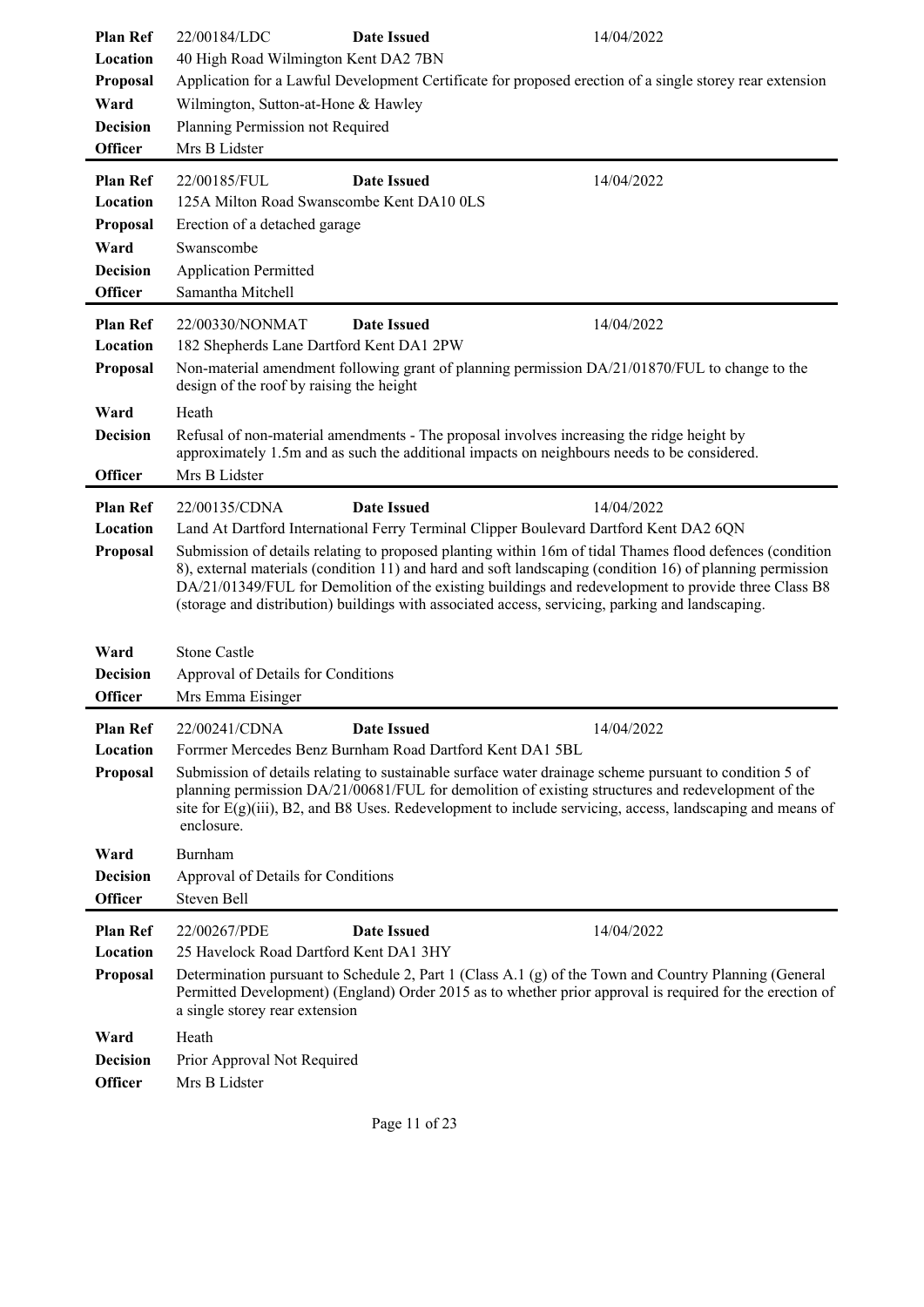| <b>Plan Ref</b> | 22/00248/PDE                                                                                                                                                                                                                                        | <b>Date Issued</b> | 14/04/2022                                                                                                                                                                                                                                                                                                             |
|-----------------|-----------------------------------------------------------------------------------------------------------------------------------------------------------------------------------------------------------------------------------------------------|--------------------|------------------------------------------------------------------------------------------------------------------------------------------------------------------------------------------------------------------------------------------------------------------------------------------------------------------------|
| Location        | 101 The Brent Dartford Kent DA1 1YH                                                                                                                                                                                                                 |                    |                                                                                                                                                                                                                                                                                                                        |
| Proposal        | Determination pursuant to Schedule 2, Part 1 (Class A.1 (g) of the Town and Country Planning (General<br>Permitted Development) (England) Order 2015 as to whether prior approval is required for the erection of<br>a single storey rear extension |                    |                                                                                                                                                                                                                                                                                                                        |
| Ward            | Newtown                                                                                                                                                                                                                                             |                    |                                                                                                                                                                                                                                                                                                                        |
| <b>Decision</b> | Prior Approval Required and Approved                                                                                                                                                                                                                |                    |                                                                                                                                                                                                                                                                                                                        |
| <b>Officer</b>  | Mrs B Lidster                                                                                                                                                                                                                                       |                    |                                                                                                                                                                                                                                                                                                                        |
| <b>Plan Ref</b> | 21/01864/FUL                                                                                                                                                                                                                                        | <b>Date Issued</b> | 14/04/2022                                                                                                                                                                                                                                                                                                             |
| Location        | Rowhill Mount Rowhill Road Wilmington Kent DA2 7QG                                                                                                                                                                                                  |                    |                                                                                                                                                                                                                                                                                                                        |
| Proposal        | retrospective)                                                                                                                                                                                                                                      |                    | Erection of a replacement front boundary wall, fencing and gates, as well as associated works (part                                                                                                                                                                                                                    |
| Ward            | Wilmington, Sutton-at-Hone & Hawley                                                                                                                                                                                                                 |                    |                                                                                                                                                                                                                                                                                                                        |
| <b>Decision</b> | appearance of the area and potential harm to TPO trees.                                                                                                                                                                                             |                    | Application Refused - Inappropriate development in the green belt, harm to the character and                                                                                                                                                                                                                           |
| <b>Officer</b>  | Priya Ilangovan                                                                                                                                                                                                                                     |                    |                                                                                                                                                                                                                                                                                                                        |
| <b>Plan Ref</b> | 22/00290/FUL                                                                                                                                                                                                                                        | <b>Date Issued</b> | 14/04/2022                                                                                                                                                                                                                                                                                                             |
| Location        | 19 Barfield Sutton At Hone Kent DA4 9EJ                                                                                                                                                                                                             |                    |                                                                                                                                                                                                                                                                                                                        |
| Proposal        | planning permission DA/21/01483/FUL)                                                                                                                                                                                                                |                    | Erection of a single storey side extension attached to converted garage, 2.0m increase in existing vehicle<br>crossover width and erection of a 2.5m high rear boundary fence (revisions to previously approved                                                                                                        |
| Ward            | Wilmington, Sutton-at-Hone & Hawley                                                                                                                                                                                                                 |                    |                                                                                                                                                                                                                                                                                                                        |
| <b>Decision</b> | <b>Application Permitted</b>                                                                                                                                                                                                                        |                    |                                                                                                                                                                                                                                                                                                                        |
| <b>Officer</b>  | Priya Ilangovan                                                                                                                                                                                                                                     |                    |                                                                                                                                                                                                                                                                                                                        |
| <b>Plan Ref</b> | 22/00152/FUL                                                                                                                                                                                                                                        | <b>Date Issued</b> | 14/04/2022                                                                                                                                                                                                                                                                                                             |
| Location        | Fortuna 13 Faesten Way Bexley Kent DA5 2JB                                                                                                                                                                                                          |                    |                                                                                                                                                                                                                                                                                                                        |
| Proposal        |                                                                                                                                                                                                                                                     |                    | Erection of a single storey side/rear extension and incorporating demolition of existing detached garage                                                                                                                                                                                                               |
| Ward            | Joydens Wood                                                                                                                                                                                                                                        |                    |                                                                                                                                                                                                                                                                                                                        |
| <b>Decision</b> | <b>Application Permitted</b>                                                                                                                                                                                                                        |                    |                                                                                                                                                                                                                                                                                                                        |
| <b>Officer</b>  | Priya Ilangovan                                                                                                                                                                                                                                     |                    |                                                                                                                                                                                                                                                                                                                        |
| <b>Plan Ref</b> | 22/00201/FUL                                                                                                                                                                                                                                        | <b>Date Issued</b> | 19/04/2022                                                                                                                                                                                                                                                                                                             |
| Location        | La Casita New Barn Road Longfield Kent DA3 7LG                                                                                                                                                                                                      |                    |                                                                                                                                                                                                                                                                                                                        |
| <b>Proposal</b> | roof with glazed lantern rooflight.                                                                                                                                                                                                                 |                    | Alterations to existing rear conservatory incorporating double skin rendered blockwork walls and new                                                                                                                                                                                                                   |
| Ward            | Longfield, New Barn & Southfleet                                                                                                                                                                                                                    |                    |                                                                                                                                                                                                                                                                                                                        |
| <b>Decision</b> | <b>Application Permitted</b>                                                                                                                                                                                                                        |                    |                                                                                                                                                                                                                                                                                                                        |
| <b>Officer</b>  | Samantha Mitchell                                                                                                                                                                                                                                   |                    |                                                                                                                                                                                                                                                                                                                        |
| <b>Plan Ref</b> | 22/00203/CDNA                                                                                                                                                                                                                                       | <b>Date Issued</b> | 19/04/2022                                                                                                                                                                                                                                                                                                             |
| Location        | Hawley Mill Hawley Road Hawley Kent DA2 7SY                                                                                                                                                                                                         |                    |                                                                                                                                                                                                                                                                                                                        |
| Proposal        | 'fastigiata' subject to Tree Preservation Orders No.2 1993 and 10 1991                                                                                                                                                                              |                    | Submission of details relating to replacement tree planting pursuant to condition 3 of planning consent<br>DA/21/01821/TPO for application for Tag 555 and Tag 369 Ash trees-Dismantle tree to near ground level<br>and grind out stumps to make way for new planting of intended Pinus sylvestris or Carpinus betulus |
| Ward            | Wilmington, Sutton-at-Hone & Hawley                                                                                                                                                                                                                 |                    |                                                                                                                                                                                                                                                                                                                        |
| <b>Decision</b> | Approval of Details for Conditions                                                                                                                                                                                                                  |                    |                                                                                                                                                                                                                                                                                                                        |
| <b>Officer</b>  | Mrs B Lidster                                                                                                                                                                                                                                       |                    |                                                                                                                                                                                                                                                                                                                        |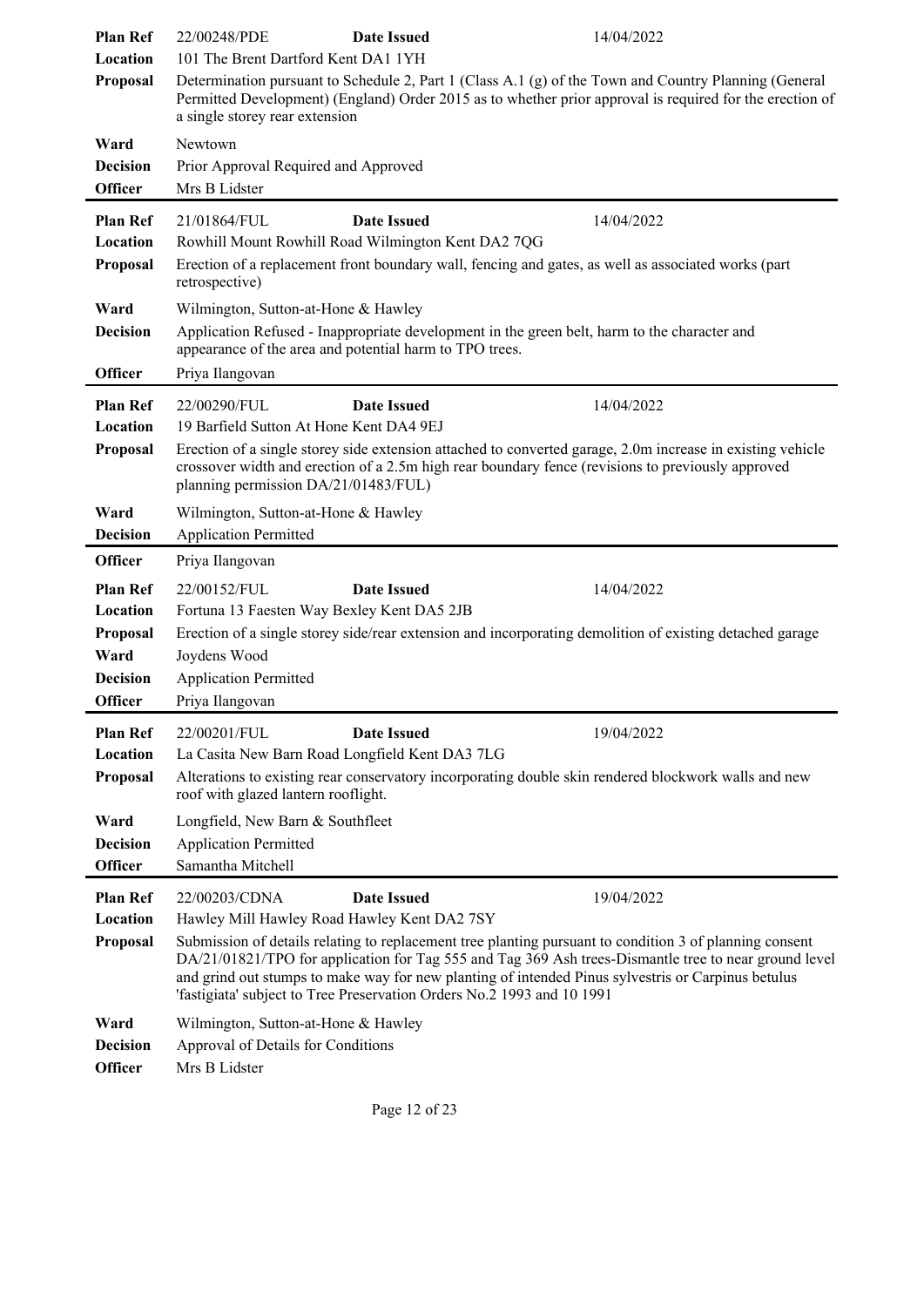| <b>Plan Ref</b>                   | 22/00337/NONMAT                                                                                                                                                                                                                         | <b>Date Issued</b> | 19/04/2022                                                                                                     |
|-----------------------------------|-----------------------------------------------------------------------------------------------------------------------------------------------------------------------------------------------------------------------------------------|--------------------|----------------------------------------------------------------------------------------------------------------|
| Location                          | 92 Mill Road Hawley Kent DA2 7RZ                                                                                                                                                                                                        |                    |                                                                                                                |
| Proposal                          | Non-material amendment following grant of planning permission DA/21/00739/FUL for retention of<br>Garage as opposed to demolition, modified to accord with granted permission, inset extension to fill gap<br>between garage and house. |                    |                                                                                                                |
| Ward                              | Wilmington, Sutton-at-Hone & Hawley                                                                                                                                                                                                     |                    |                                                                                                                |
| <b>Decision</b>                   | Refusal of non-material amendments                                                                                                                                                                                                      |                    |                                                                                                                |
| <b>Officer</b>                    | Samantha Mitchell                                                                                                                                                                                                                       |                    |                                                                                                                |
| <b>Plan Ref</b>                   | 22/00199/TPO                                                                                                                                                                                                                            | <b>Date Issued</b> | 20/04/2022                                                                                                     |
| Location                          | North Kent College Oakfield Lane Dartford Kent DA1 2JT                                                                                                                                                                                  |                    |                                                                                                                |
| Proposal                          |                                                                                                                                                                                                                                         |                    | Application to remove tree T014 (which came down during the storm), T003 Lime-remove deadwood,                 |
|                                   |                                                                                                                                                                                                                                         |                    | T004 Oak-raise low canopy, T006 remove dead tree, T007 Prunus-cut back to allow 3m clearance, T008             |
|                                   |                                                                                                                                                                                                                                         |                    | Silver Birch - fell tree, T010 Oak - fell dead tree, T015 Beech - Fell tree, T016 Maple - fell tree, T017 fell |
|                                   |                                                                                                                                                                                                                                         |                    | dead tree, T029 Silver Birch - fell trees, T032, T033, T036 Pine, T037 Pine, T038 Cherry, T040, T046,          |
| T <sub>047</sub>                  | Willow - fell trees subject to Tree Preservation Order No.5 2017                                                                                                                                                                        |                    |                                                                                                                |
| Ward                              | Princes                                                                                                                                                                                                                                 |                    |                                                                                                                |
| <b>Decision</b>                   | Consent for TPO                                                                                                                                                                                                                         |                    |                                                                                                                |
| <b>Officer</b>                    | Mrs B Lidster                                                                                                                                                                                                                           |                    |                                                                                                                |
| <b>Plan Ref</b>                   | 22/00192/FUL                                                                                                                                                                                                                            | <b>Date Issued</b> | 20/04/2022                                                                                                     |
| Location                          | 3 Hook Green Farm Hook Green Lane Wilmington Kent DA2 7AL                                                                                                                                                                               |                    |                                                                                                                |
| Proposal                          |                                                                                                                                                                                                                                         |                    |                                                                                                                |
|                                   | Erection of two detached cart lodge garages (one to be used as a garage and the other as a domestic<br>workshop/storage area).                                                                                                          |                    |                                                                                                                |
| Ward                              | Maypole & Leyton Cross                                                                                                                                                                                                                  |                    |                                                                                                                |
| <b>Decision</b>                   | Application Refused - Harmful to the character and appearance of the area, an inappropriate<br>development within the Green Belt                                                                                                        |                    |                                                                                                                |
| <b>Officer</b>                    | Priya Ilangovan                                                                                                                                                                                                                         |                    |                                                                                                                |
| <b>Plan Ref</b>                   | 22/00208/FUL                                                                                                                                                                                                                            | <b>Date Issued</b> | 20/04/2022                                                                                                     |
| Location                          | 16 Ferndene Longfield Kent DA3 7HJ                                                                                                                                                                                                      |                    |                                                                                                                |
| Proposal                          | Erection of a single storey side extension                                                                                                                                                                                              |                    |                                                                                                                |
| Ward                              | Longfield, New Barn & Southfleet                                                                                                                                                                                                        |                    |                                                                                                                |
| <b>Decision</b>                   | <b>Application Permitted</b>                                                                                                                                                                                                            |                    |                                                                                                                |
| <b>Officer</b>                    | Samantha Mitchell                                                                                                                                                                                                                       |                    |                                                                                                                |
| <b>Plan Ref</b>                   | 22/00216/LDC                                                                                                                                                                                                                            | <b>Date Issued</b> | 20/04/2022                                                                                                     |
| Location                          | 4B Brentfield Road Dartford Kent DA1 1YJ                                                                                                                                                                                                |                    |                                                                                                                |
| Proposal                          | insertion of window to front elevation                                                                                                                                                                                                  |                    | Application for a Lawful Development Certificate for conversion of integral garage to habitable room and       |
| Ward                              | Newtown                                                                                                                                                                                                                                 |                    |                                                                                                                |
| <b>Decision</b>                   | Planning Permission not Required                                                                                                                                                                                                        |                    |                                                                                                                |
| Officer                           | Mrs B Lidster                                                                                                                                                                                                                           |                    |                                                                                                                |
|                                   |                                                                                                                                                                                                                                         |                    |                                                                                                                |
| <b>Plan Ref</b>                   | 22/00051/FUL                                                                                                                                                                                                                            | <b>Date Issued</b> | 20/04/2022                                                                                                     |
| Location                          |                                                                                                                                                                                                                                         |                    |                                                                                                                |
|                                   | 66 Penney Close Dartford Kent DA1 2NE                                                                                                                                                                                                   |                    |                                                                                                                |
| Proposal                          | Erection of a two storey side/rear and part single storey rear extension                                                                                                                                                                |                    |                                                                                                                |
| Ward                              | West Hill                                                                                                                                                                                                                               |                    |                                                                                                                |
| <b>Decision</b><br><b>Officer</b> | <b>Application Permitted</b><br>Samantha Mitchell                                                                                                                                                                                       |                    |                                                                                                                |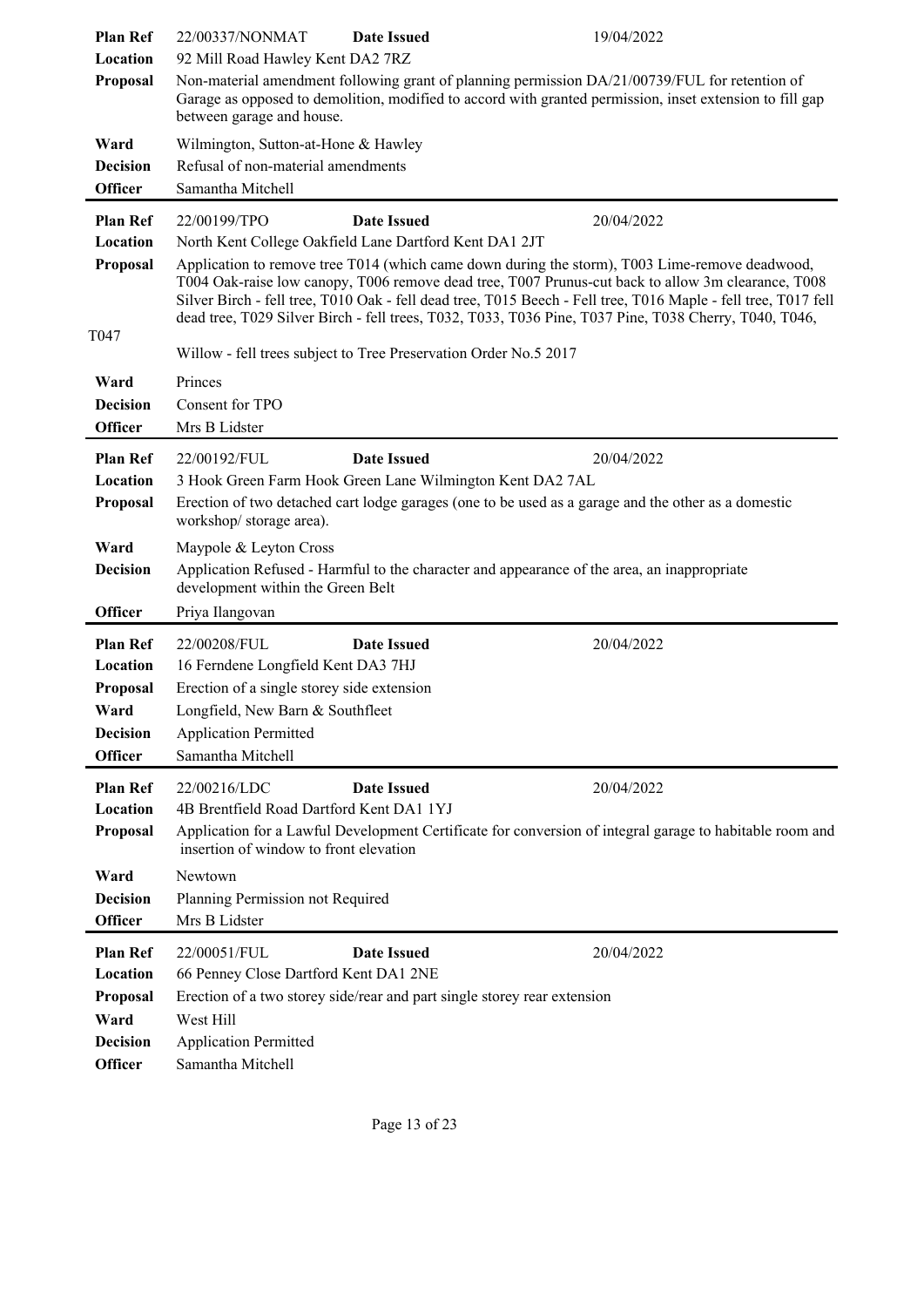| <b>Plan Ref</b> | 22/00197/FUL                                               | <b>Date Issued</b>                                                                                                                                            | 20/04/2022                                                                                                                                                                                                    |
|-----------------|------------------------------------------------------------|---------------------------------------------------------------------------------------------------------------------------------------------------------------|---------------------------------------------------------------------------------------------------------------------------------------------------------------------------------------------------------------|
| Location        | 41 North Road Dartford Kent DA1 3ND                        |                                                                                                                                                               |                                                                                                                                                                                                               |
| Proposal        | Erection of a single storey side extension with porch      |                                                                                                                                                               |                                                                                                                                                                                                               |
| Ward            | Heath                                                      |                                                                                                                                                               |                                                                                                                                                                                                               |
| <b>Decision</b> | <b>Application Permitted</b>                               |                                                                                                                                                               |                                                                                                                                                                                                               |
| <b>Officer</b>  | Samantha Mitchell                                          |                                                                                                                                                               |                                                                                                                                                                                                               |
|                 |                                                            |                                                                                                                                                               |                                                                                                                                                                                                               |
| <b>Plan Ref</b> | 22/00165/FUL                                               | <b>Date Issued</b>                                                                                                                                            | 20/04/2022                                                                                                                                                                                                    |
| Location        | Foj House 32 The Brent Dartford Kent                       |                                                                                                                                                               |                                                                                                                                                                                                               |
| Proposal        | Erection of a detached games room at the end of the garden |                                                                                                                                                               |                                                                                                                                                                                                               |
| Ward            | Newtown                                                    |                                                                                                                                                               |                                                                                                                                                                                                               |
| <b>Decision</b> | <b>Application Permitted</b>                               |                                                                                                                                                               |                                                                                                                                                                                                               |
| <b>Officer</b>  | Priya Ilangovan                                            |                                                                                                                                                               |                                                                                                                                                                                                               |
|                 |                                                            |                                                                                                                                                               |                                                                                                                                                                                                               |
| <b>Plan Ref</b> | 22/00129/FUL                                               | <b>Date Issued</b>                                                                                                                                            | 20/04/2022                                                                                                                                                                                                    |
| Location        | 6 Eleanor Walk Greenhithe Kent DA9 9FZ                     |                                                                                                                                                               |                                                                                                                                                                                                               |
| Proposal        | Erection of a single storey rear extension                 |                                                                                                                                                               |                                                                                                                                                                                                               |
| Ward            | Greenhithe & Knockhall                                     |                                                                                                                                                               |                                                                                                                                                                                                               |
| <b>Decision</b> | <b>Application Permitted</b>                               |                                                                                                                                                               |                                                                                                                                                                                                               |
| <b>Officer</b>  | Samantha Mitchell                                          |                                                                                                                                                               |                                                                                                                                                                                                               |
| <b>Plan Ref</b> | 21/01409/VCON                                              | <b>Date Issued</b>                                                                                                                                            | 22/04/2022                                                                                                                                                                                                    |
|                 |                                                            |                                                                                                                                                               |                                                                                                                                                                                                               |
| Location        | Hangloose Adventure Bluewater Parkway Dartford Kent        |                                                                                                                                                               |                                                                                                                                                                                                               |
| Proposal        | 28th/29th (7 days a week) between the hours of 10:00-16:00 | September 10th (7 days a week) between the hours of 10:00-20:00 and September 11th - February                                                                 | Application for variation of condition 11 of planning permission ref DA/18/01377/FUL to allow amended<br>opening hours of March 1st - July 14th (7 days a week) between the hours of 10:00-17:00, July 15th - |
| Ward            | <b>Stone Castle</b>                                        |                                                                                                                                                               |                                                                                                                                                                                                               |
| <b>Decision</b> |                                                            |                                                                                                                                                               | Approval of Variation of Condition - Variation of condition 11 with regard to revised opening hour/days                                                                                                       |
| <b>Officer</b>  | Steven Bell                                                |                                                                                                                                                               |                                                                                                                                                                                                               |
|                 | 22/00180/CDNA                                              |                                                                                                                                                               |                                                                                                                                                                                                               |
| <b>Plan Ref</b> |                                                            | <b>Date Issued</b>                                                                                                                                            | 22/04/2022                                                                                                                                                                                                    |
| Location        | British Gas Holder Site Victoria Road Dartford Kent        |                                                                                                                                                               |                                                                                                                                                                                                               |
| <b>Proposal</b> |                                                            | DA/21/00899/DEMCON for the proposed dismantling of the redundant above-ground gasholder<br>tank(including columns and small surrounding ancillary structures) | Submission of details relating to Environmental Management Plan (condition 3) of planning reference                                                                                                           |
| Ward            | Town                                                       |                                                                                                                                                               |                                                                                                                                                                                                               |
| <b>Decision</b> | Approval of Details for Conditions                         |                                                                                                                                                               |                                                                                                                                                                                                               |
| <b>Officer</b>  | Sue Vaughan                                                |                                                                                                                                                               |                                                                                                                                                                                                               |
| <b>Plan Ref</b> | 22/00220/FUL                                               | <b>Date Issued</b>                                                                                                                                            | 22/04/2022                                                                                                                                                                                                    |
| Location        | 8 Mead Crescent Dartford Kent DA1 2SH                      |                                                                                                                                                               |                                                                                                                                                                                                               |
|                 |                                                            |                                                                                                                                                               |                                                                                                                                                                                                               |
| Proposal        | space                                                      | Erection of a two storey side extension, provision of a dormer window with Juliette balcony in rear                                                           | elevation and roof lights in front elevation in connection with providing additional rooms in the roof                                                                                                        |
| Ward            | Princes                                                    |                                                                                                                                                               |                                                                                                                                                                                                               |
| <b>Decision</b> | <b>Application Permitted</b>                               |                                                                                                                                                               |                                                                                                                                                                                                               |
| <b>Officer</b>  | Samantha Mitchell                                          |                                                                                                                                                               |                                                                                                                                                                                                               |
|                 |                                                            |                                                                                                                                                               |                                                                                                                                                                                                               |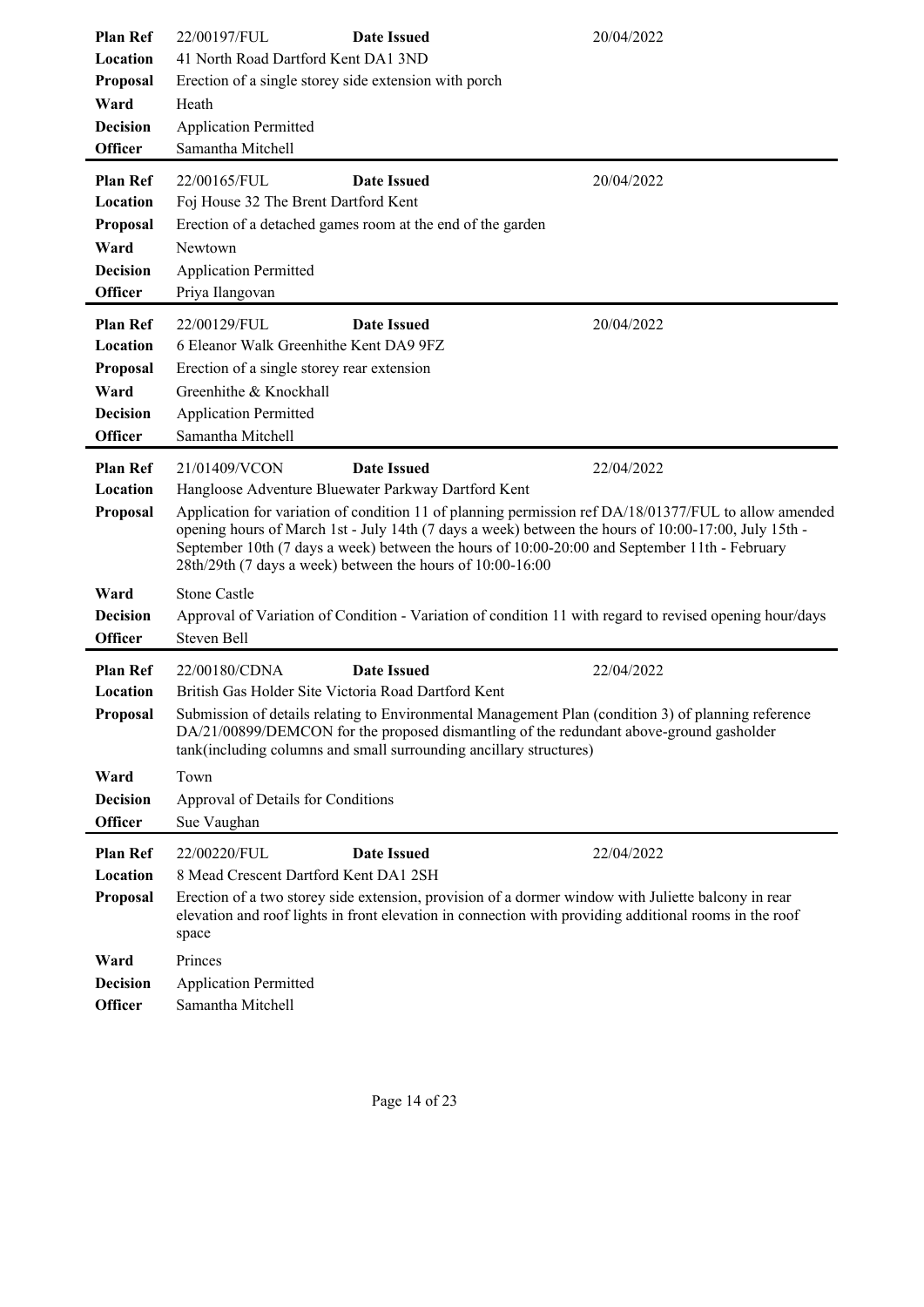| <b>Plan Ref</b>                                                                      | 21/01811/FUL                                                                                                                                      | <b>Date Issued</b>                                                                                                                                                                  | 22/04/2022                                                                                                                                                                                                                          |
|--------------------------------------------------------------------------------------|---------------------------------------------------------------------------------------------------------------------------------------------------|-------------------------------------------------------------------------------------------------------------------------------------------------------------------------------------|-------------------------------------------------------------------------------------------------------------------------------------------------------------------------------------------------------------------------------------|
| Location                                                                             | 20 Oakfield Park Road Wilmington Kent DA1 2ST                                                                                                     |                                                                                                                                                                                     |                                                                                                                                                                                                                                     |
| Proposal                                                                             | space and an erection of a detached garage.                                                                                                       | Alterations to roof from hip end to gable end for provision of dormer windows with Juliette balcony in                                                                              | rear elevation and roof lights in front elevation in connection with providing additional rooms in the roof                                                                                                                         |
| Ward                                                                                 | Wilmington, Sutton-at-Hone & Hawley                                                                                                               |                                                                                                                                                                                     |                                                                                                                                                                                                                                     |
| <b>Decision</b>                                                                      | <b>Application Permitted</b>                                                                                                                      |                                                                                                                                                                                     |                                                                                                                                                                                                                                     |
| <b>Officer</b>                                                                       | Samantha Mitchell                                                                                                                                 |                                                                                                                                                                                     |                                                                                                                                                                                                                                     |
| <b>Plan Ref</b><br>Location<br>Proposal                                              | 22/00222/PMA<br>5 - 7 Station Road Longfield Kent DA3 7QD<br>No. residential units                                                                | <b>Date Issued</b><br>Application under Schedule 2, Part 3, Class MA of the Town and Country Planning (General Permitted                                                            | 22/04/2022<br>Development) Order 2015 (as amended) as to whether prior approval is required for change of use of first<br>floor of existing commercial, business and service (Use Class E) to dwellinghouses (Class C3) to create 3 |
|                                                                                      |                                                                                                                                                   |                                                                                                                                                                                     |                                                                                                                                                                                                                                     |
| Ward                                                                                 | Longfield, New Barn & Southfleet                                                                                                                  |                                                                                                                                                                                     |                                                                                                                                                                                                                                     |
| <b>Decision</b>                                                                      | Prior Approval Required and Approved                                                                                                              |                                                                                                                                                                                     |                                                                                                                                                                                                                                     |
| <b>Officer</b>                                                                       | Abigail Lavery                                                                                                                                    |                                                                                                                                                                                     |                                                                                                                                                                                                                                     |
| <b>Plan Ref</b>                                                                      | 22/00036/FUL                                                                                                                                      | <b>Date Issued</b>                                                                                                                                                                  | 22/04/2022                                                                                                                                                                                                                          |
| Location                                                                             |                                                                                                                                                   | Lowfield Development Site Lowfield Street Dartford Kent                                                                                                                             |                                                                                                                                                                                                                                     |
| Proposal                                                                             |                                                                                                                                                   | Formation of a temporary access from Lowfield Street to serve Phase 2 of the development at Lowfield<br>Street approved under 18/01557/VCON until the permanent access is available |                                                                                                                                                                                                                                     |
| Ward                                                                                 | Town                                                                                                                                              |                                                                                                                                                                                     |                                                                                                                                                                                                                                     |
| <b>Decision</b>                                                                      | <b>Application Permitted</b>                                                                                                                      |                                                                                                                                                                                     |                                                                                                                                                                                                                                     |
| <b>Officer</b>                                                                       | Sue Vaughan                                                                                                                                       |                                                                                                                                                                                     |                                                                                                                                                                                                                                     |
| <b>Plan Ref</b><br>Location<br>Proposal                                              | 22/00209/TPO<br>32 Fawkham Avenue Longfield Kent DA3 7HF<br>Preservation Order No.3 1979                                                          | <b>Date Issued</b>                                                                                                                                                                  | 25/04/2022<br>Application for T1- London Plane tree- crown reduction by 20%- crown height to be reduced from 50ft to<br>40 ft (15.24m to 12.19m). crown spread to be reduced from 30ft to 24 ft (9.14m to 7.31m subject to Tree     |
| Ward                                                                                 | Longfield, New Barn & Southfleet                                                                                                                  |                                                                                                                                                                                     |                                                                                                                                                                                                                                     |
| <b>Decision</b>                                                                      | Consent for TPO                                                                                                                                   |                                                                                                                                                                                     |                                                                                                                                                                                                                                     |
| <b>Officer</b>                                                                       | Mrs B Lidster                                                                                                                                     |                                                                                                                                                                                     |                                                                                                                                                                                                                                     |
| <b>Plan Ref</b><br>Location<br>Proposal<br>Ward<br><b>Decision</b><br><b>Officer</b> | 22/00230/FUL<br>39 Waldeck Road Dartford Kent DA1 1UA<br>Erection of front porch.<br>Newtown<br><b>Application Permitted</b><br>Samantha Mitchell | <b>Date Issued</b>                                                                                                                                                                  | 25/04/2022                                                                                                                                                                                                                          |
| <b>Plan Ref</b>                                                                      | 22/00139/FUL                                                                                                                                      | <b>Date Issued</b>                                                                                                                                                                  | 25/04/2022                                                                                                                                                                                                                          |
| Location                                                                             | 58 Cedar Drive Sutton At Hone Kent DA4 9EN                                                                                                        |                                                                                                                                                                                     |                                                                                                                                                                                                                                     |
| Proposal                                                                             | (retrospective application)                                                                                                                       | Erection of a rear conservatory and front porch with alteration to garage roof from flat roof to lean to                                                                            |                                                                                                                                                                                                                                     |
| Ward                                                                                 | Wilmington, Sutton-at-Hone & Hawley                                                                                                               |                                                                                                                                                                                     |                                                                                                                                                                                                                                     |
| <b>Decision</b>                                                                      | <b>Application Permitted</b>                                                                                                                      |                                                                                                                                                                                     |                                                                                                                                                                                                                                     |
| <b>Officer</b>                                                                       | Samantha Mitchell                                                                                                                                 |                                                                                                                                                                                     |                                                                                                                                                                                                                                     |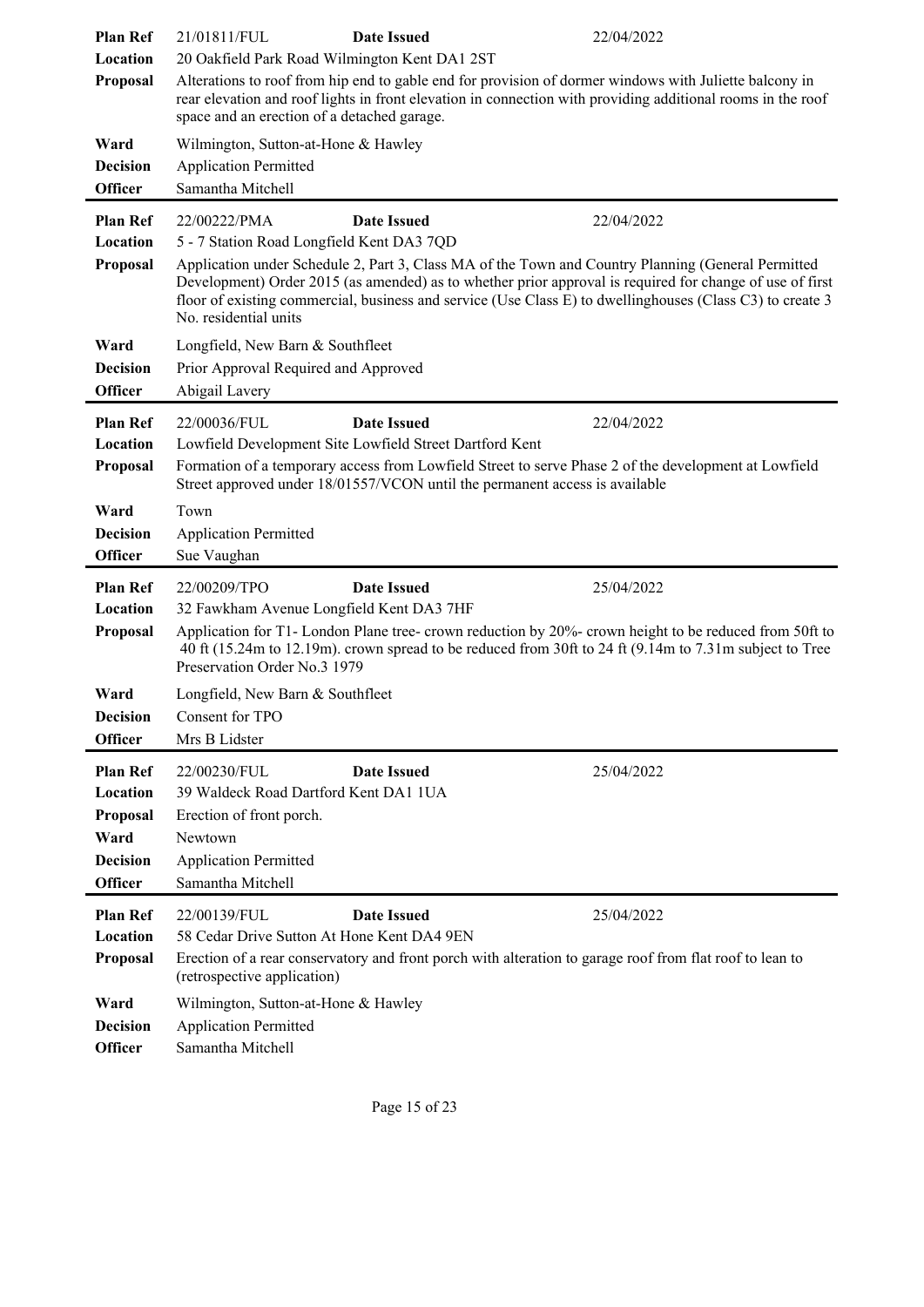| <b>Plan Ref</b>             | 22/00253/TPO                                    | <b>Date Issued</b>                                                                        | 25/04/2022                                                                                                                                                                                                        |
|-----------------------------|-------------------------------------------------|-------------------------------------------------------------------------------------------|-------------------------------------------------------------------------------------------------------------------------------------------------------------------------------------------------------------------|
| Location                    |                                                 | 44 Darenth Park Avenue Darenth Kent DA2 6LX                                               |                                                                                                                                                                                                                   |
| Proposal                    | Preservation Order No.1 1995                    |                                                                                           | Application for T1 Lime: Overall crown reduction of 2m (currently 16.5m in height, 6m spread), Remove<br>epicormic growth around stem base and up to crown break as illustrated on the photos subject to Tree     |
| Ward                        | Bean & Village Park                             |                                                                                           |                                                                                                                                                                                                                   |
| <b>Decision</b>             | Consent for TPO                                 |                                                                                           |                                                                                                                                                                                                                   |
| <b>Officer</b>              | Mrs B Lidster                                   |                                                                                           |                                                                                                                                                                                                                   |
| <b>Plan Ref</b>             | 22/00237/LDC                                    | <b>Date Issued</b>                                                                        | 25/04/2022                                                                                                                                                                                                        |
| Location                    | 4A Brentfield Road Dartford Kent DA1 1YJ        |                                                                                           |                                                                                                                                                                                                                   |
| Proposal                    | room and insertion of window to front elevation |                                                                                           | Application for a Lawful Development Certificate for proposed conversion of integral garage to habitable                                                                                                          |
| Ward                        | Newtown                                         |                                                                                           |                                                                                                                                                                                                                   |
| <b>Decision</b>             | Planning Permission not Required                |                                                                                           |                                                                                                                                                                                                                   |
| <b>Officer</b>              | Mrs B Lidster                                   |                                                                                           |                                                                                                                                                                                                                   |
| <b>Plan Ref</b>             | 22/00308/PDE                                    | <b>Date Issued</b>                                                                        | 25/04/2022                                                                                                                                                                                                        |
| Location                    | 48 Hallford Way Dartford Kent DA1 3AE           |                                                                                           |                                                                                                                                                                                                                   |
| Proposal                    | a single storey rear extension                  |                                                                                           | Determination pursuant to Schedule 2, Part 1 (Class A.1 (g) of the Town and Country Planning (General<br>Permitted Development) (England) Order 2015 as to whether prior approval is required for the erection of |
| Ward                        | West Hill                                       |                                                                                           |                                                                                                                                                                                                                   |
| <b>Decision</b>             | Prior Approval Not Required                     |                                                                                           |                                                                                                                                                                                                                   |
|                             |                                                 |                                                                                           |                                                                                                                                                                                                                   |
| <b>Officer</b>              | Mrs B Lidster                                   |                                                                                           |                                                                                                                                                                                                                   |
| <b>Plan Ref</b>             | 22/00257/LDC                                    | <b>Date Issued</b>                                                                        | 25/04/2022                                                                                                                                                                                                        |
| Location                    | 203 Coombfield Drive Darenth Kent DA2 7LF       |                                                                                           |                                                                                                                                                                                                                   |
| Proposal                    | provision of additional rooms in the roof space |                                                                                           | Application for a Lawful Development Certificate for proposed alterations to roof from hip end to gable<br>end for dormer window in rear elevation, roof lights in front elevation and window in gable end for    |
| Ward                        | Darenth                                         |                                                                                           |                                                                                                                                                                                                                   |
| <b>Decision</b>             | Planning Permission not Required                |                                                                                           |                                                                                                                                                                                                                   |
| Officer                     | Mrs B Lidster                                   |                                                                                           |                                                                                                                                                                                                                   |
| <b>Plan Ref</b>             | 22/00293/TRCON                                  | <b>Date Issued</b>                                                                        | 25/04/2022                                                                                                                                                                                                        |
| Location                    |                                                 | St Michaels Church Church Hill Wilmington Kent DA2 7EH                                    |                                                                                                                                                                                                                   |
| Proposal                    |                                                 |                                                                                           | Notification to fell 2 No. Sycamore trees (G1) to ground level within Church Hill Conservation Area                                                                                                               |
| Ward                        | Wilmington, Sutton-at-Hone & Hawley             |                                                                                           |                                                                                                                                                                                                                   |
| <b>Decision</b>             | No Objection                                    |                                                                                           |                                                                                                                                                                                                                   |
| <b>Officer</b>              | Mrs B Lidster                                   |                                                                                           |                                                                                                                                                                                                                   |
|                             | 22/00213/LDC                                    | <b>Date Issued</b>                                                                        | 25/04/2022                                                                                                                                                                                                        |
| <b>Plan Ref</b><br>Location | 14 Bronte Grove Dartford Kent DA1 5EU           |                                                                                           |                                                                                                                                                                                                                   |
| Proposal                    |                                                 | lights in front elevation in connection with providing additional rooms in the roof space | Application for a Lawful Development Certificate for proposed dormer window in rear elevation and roof                                                                                                            |
| Ward                        | Temple Hill                                     |                                                                                           |                                                                                                                                                                                                                   |
| <b>Decision</b>             | Planning Permission not Required                |                                                                                           |                                                                                                                                                                                                                   |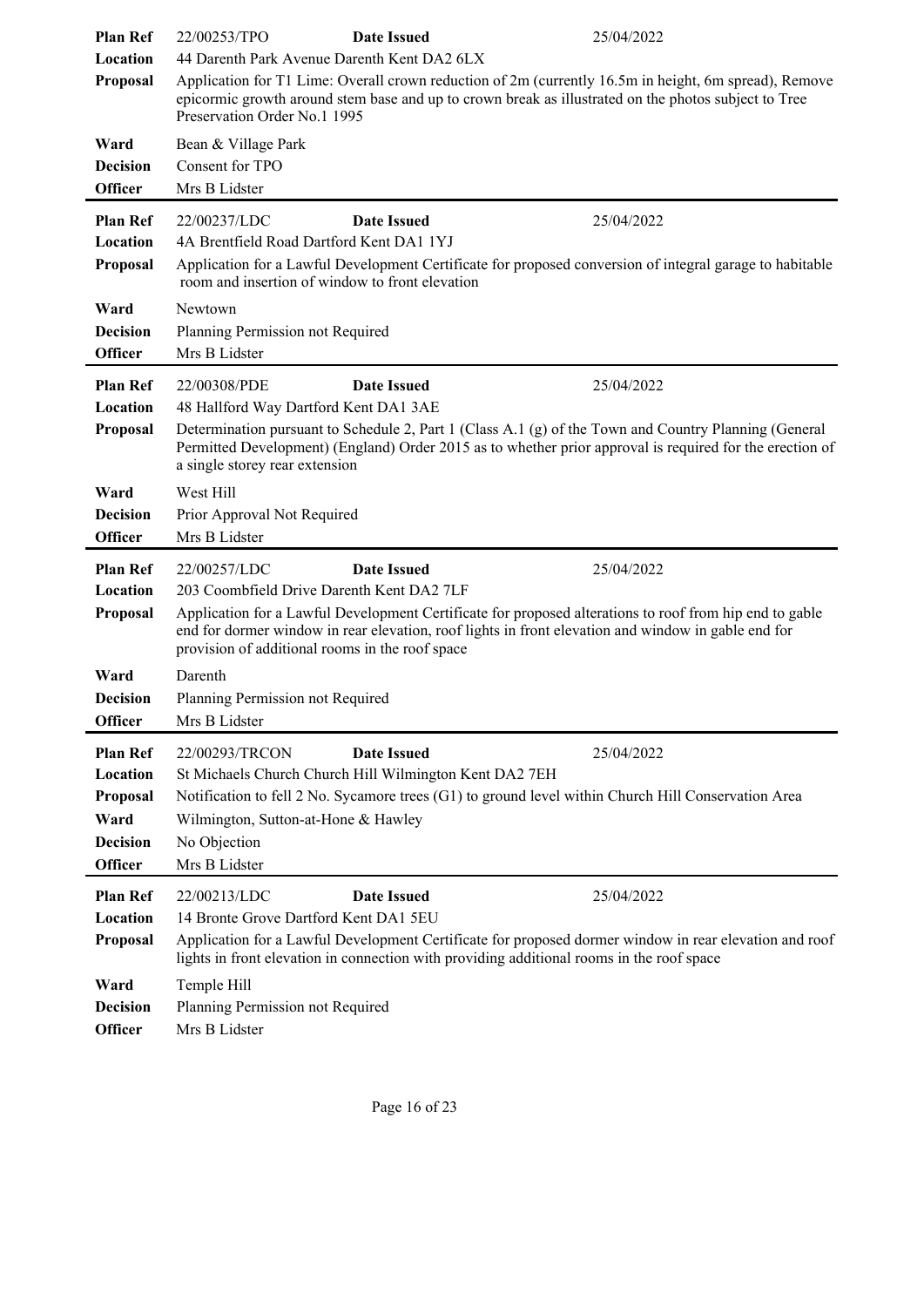| <b>Plan Ref</b><br>Location<br>Proposal                                       | 22/00227/LDC<br>7 Ross Road Dartford Kent DA1 3NH                                    | <b>Date Issued</b>                                                                                              | 25/04/2022<br>Application for a Lawful Development Certificate for proposed alterations to roof from hip to gable for<br>dormer window to the rear roof slope, roof lights in front roof slope, window in gable and re-position first<br>floor window in flank elevation in connection with providing additional rooms in the roof space |
|-------------------------------------------------------------------------------|--------------------------------------------------------------------------------------|-----------------------------------------------------------------------------------------------------------------|------------------------------------------------------------------------------------------------------------------------------------------------------------------------------------------------------------------------------------------------------------------------------------------------------------------------------------------|
| Ward<br><b>Decision</b><br>Officer                                            | Heath<br>Planning Permission not Required<br>Mrs B Lidster                           |                                                                                                                 |                                                                                                                                                                                                                                                                                                                                          |
| <b>Plan Ref</b><br>Location<br>Proposal                                       | 22/00231/LDC                                                                         | <b>Date Issued</b><br>39 Lonsdale Crescent Darenth Kent DA2 6LQ<br>providing additional rooms in the roof space | 25/04/2022<br>Application for a Lawful Development Certificate for proposed alterations to roof from hip end to gable<br>in for provision of dormer window in rear roof slope and window in side gable in connection with                                                                                                                |
| Ward<br><b>Decision</b><br>Officer                                            | <b>Brent</b><br>Planning Permission not Required<br>Mrs B Lidster                    |                                                                                                                 |                                                                                                                                                                                                                                                                                                                                          |
| <b>Plan Ref</b><br>Location<br>Proposal<br>Ward<br><b>Decision</b><br>Officer | 22/00232/FUL<br>Brent<br><b>Application Permitted</b><br>Mrs B Lidster               | <b>Date Issued</b><br>39 Lonsdale Crescent Darenth Kent DA2 6LQ<br>Erection of a single storey rear extension   | 25/04/2022                                                                                                                                                                                                                                                                                                                               |
| <b>Plan Ref</b><br>Location<br><b>Proposal</b>                                | 21/01244/COU<br>storey infill extension                                              | <b>Date Issued</b><br>101 Burnham Road Dartford Kent DA1 5AZ                                                    | 26/04/2022<br>Change of use of ground floor from retail sale of goods Class E(a) to a hot food takeaway (Sui Generis)<br>with a pizza oven, extraction unit to the rear and AC unit in the rear garden and erection of a single                                                                                                          |
| Ward<br><b>Decision</b><br><b>Officer</b>                                     | Burnham<br><b>Application Permitted</b><br>Priya Ilangovan                           |                                                                                                                 |                                                                                                                                                                                                                                                                                                                                          |
| <b>Plan Ref</b><br>Location<br>Proposal                                       | 21/01642/FUL<br>soil available from the holding.                                     | <b>Date Issued</b><br>Land At Hook Place Farm Hook Green Road Southfleet Kent DA13 9NH                          | 26/04/2022<br>Infill two redundant and drained sunken concrete irrigation tanks using inert material, subsoil and top                                                                                                                                                                                                                    |
| Ward<br><b>Decision</b><br><b>Officer</b>                                     | Longfield, New Barn & Southfleet<br><b>Application Permitted</b><br>Matthew Apperley |                                                                                                                 |                                                                                                                                                                                                                                                                                                                                          |
| <b>Plan Ref</b><br>Location<br>Proposal                                       | 22/00313/PDE<br>a single storey rear extension                                       | <b>Date Issued</b><br>11 Plantation Close Horns Cross Greenhithe Kent DA9 9JA                                   | 26/04/2022<br>Determination pursuant to Schedule 2, Part 1 (Class A.1 (g) of the Town and Country Planning (General<br>Permitted Development) (England) Order 2015 as to whether prior approval is required for the erection of                                                                                                          |
| Ward<br><b>Decision</b><br>Officer                                            | <b>Stone Castle</b><br>Prior Approval Not Required<br>Mrs B Lidster                  |                                                                                                                 |                                                                                                                                                                                                                                                                                                                                          |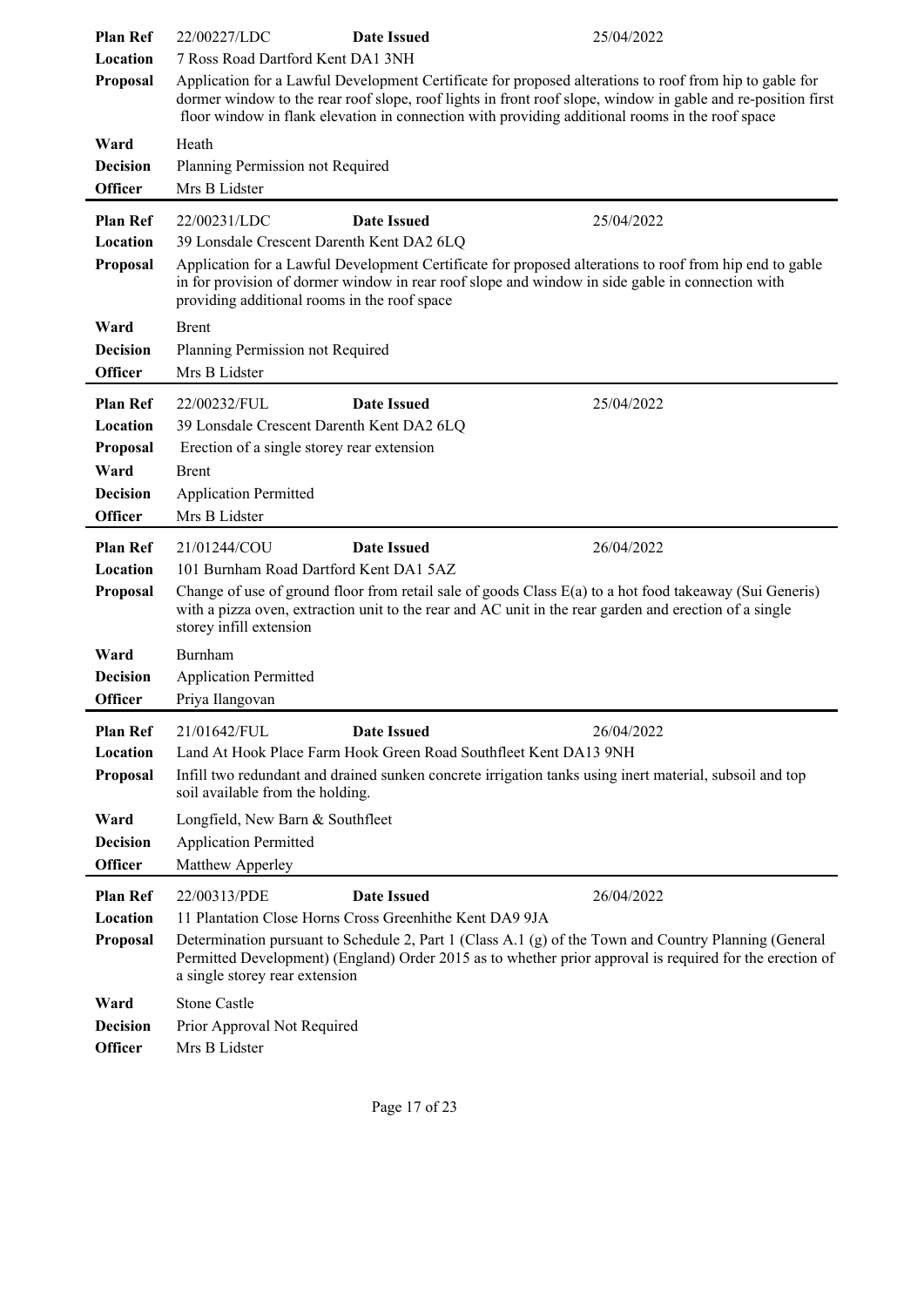| <b>Plan Ref</b>                   | 22/00238/FUL<br><b>Date Issued</b>                                                                                                    | 26/04/2022                                                                                                 |  |
|-----------------------------------|---------------------------------------------------------------------------------------------------------------------------------------|------------------------------------------------------------------------------------------------------------|--|
| Location                          | 31 Wallis Close Wilmington Kent DA2 7BE                                                                                               |                                                                                                            |  |
| Proposal                          | the garage into a habitable room with associated alterations to front elevation                                                       | Erection of a single storey rear extension and first floor side extension over existing garage. Converting |  |
| Ward                              | Maypole & Leyton Cross                                                                                                                |                                                                                                            |  |
| <b>Decision</b>                   | <b>Application Permitted</b>                                                                                                          |                                                                                                            |  |
| <b>Officer</b>                    | Samantha Mitchell                                                                                                                     |                                                                                                            |  |
| <b>Plan Ref</b>                   | 22/00244/FUL<br><b>Date Issued</b>                                                                                                    | 26/04/2022                                                                                                 |  |
| Location                          | 40 St Marys Way Longfield Kent DA3 7PD                                                                                                |                                                                                                            |  |
| Proposal                          | Erection of a part two/part single storey side $\&$ rear extension and entrance porch                                                 |                                                                                                            |  |
| Ward                              | Longfield, New Barn & Southfleet                                                                                                      |                                                                                                            |  |
| <b>Decision</b>                   | <b>Application Permitted</b>                                                                                                          |                                                                                                            |  |
| <b>Officer</b>                    | Samantha Mitchell                                                                                                                     |                                                                                                            |  |
| <b>Plan Ref</b>                   | <b>Date Issued</b><br>21/01790/FUL                                                                                                    | 26/04/2022                                                                                                 |  |
| Location                          | 241 Main Road Longfield Kent DA3 7PW                                                                                                  |                                                                                                            |  |
| <b>Proposal</b>                   |                                                                                                                                       | Demolition of the existing detached bungalow and outbuildings and the erection of 2 No. two-storey         |  |
|                                   | dwellings (Use Class C3) with rooms in the roof space, together with two detached garages                                             |                                                                                                            |  |
| Ward                              | Longfield, New Barn & Southfleet                                                                                                      |                                                                                                            |  |
| <b>Decision</b>                   | <b>Application Permitted</b>                                                                                                          |                                                                                                            |  |
| <b>Officer</b>                    | Sarah Ashton                                                                                                                          |                                                                                                            |  |
| <b>Plan Ref</b>                   | 22/00182/FUL<br><b>Date Issued</b>                                                                                                    | 27/04/2022                                                                                                 |  |
| Location                          | Sports Hall Acacia Hall High Street Dartford Kent DA1 1DT                                                                             |                                                                                                            |  |
| Proposal                          | Installation of solar PV panels on roof and associated inverters to be located internally                                             |                                                                                                            |  |
| Ward                              | Brent                                                                                                                                 |                                                                                                            |  |
| <b>Decision</b>                   | <b>Application Permitted</b>                                                                                                          |                                                                                                            |  |
| <b>Officer</b>                    | Jas Bansil                                                                                                                            |                                                                                                            |  |
| <b>Plan Ref</b>                   | 21/01800/FUL<br><b>Date Issued</b>                                                                                                    | 27/04/2022                                                                                                 |  |
| Location                          | Waitrose Supermarket 63 Station Road Longfield Kent DA3 7QA                                                                           |                                                                                                            |  |
| Proposal                          |                                                                                                                                       | Provision of new holding area, canopy and roller shutter for Ecomm delivery services off the Warehouse     |  |
|                                   | introduction of new trolley shelters within existing Waitrose car park and 13 ram raid bollards                                       | and associated fencing and gates adjacent to customer car parking area to Waitrose Store as well as        |  |
|                                   |                                                                                                                                       |                                                                                                            |  |
| Ward                              | Longfield, New Barn & Southfleet                                                                                                      |                                                                                                            |  |
| <b>Decision</b><br><b>Officer</b> | <b>Application Permitted</b>                                                                                                          |                                                                                                            |  |
|                                   | Matthew Apperley                                                                                                                      |                                                                                                            |  |
| <b>Plan Ref</b>                   | 22/00485/NONMAT<br><b>Date Issued</b>                                                                                                 | 27/04/2022                                                                                                 |  |
| Location                          | 92 Mill Road Hawley Kent DA2 7RZ                                                                                                      |                                                                                                            |  |
| Proposal                          |                                                                                                                                       | Non-material amendment following grant of planning permission DA/21/00739/FUL for retention of             |  |
|                                   |                                                                                                                                       |                                                                                                            |  |
|                                   | Garage as opposed to demolition, modified to accord with granted permission, inset extension to fill gap<br>between garage and house. |                                                                                                            |  |
|                                   |                                                                                                                                       |                                                                                                            |  |
| Ward<br><b>Decision</b>           | Wilmington, Sutton-at-Hone & Hawley<br>Approval of non-material amendments                                                            |                                                                                                            |  |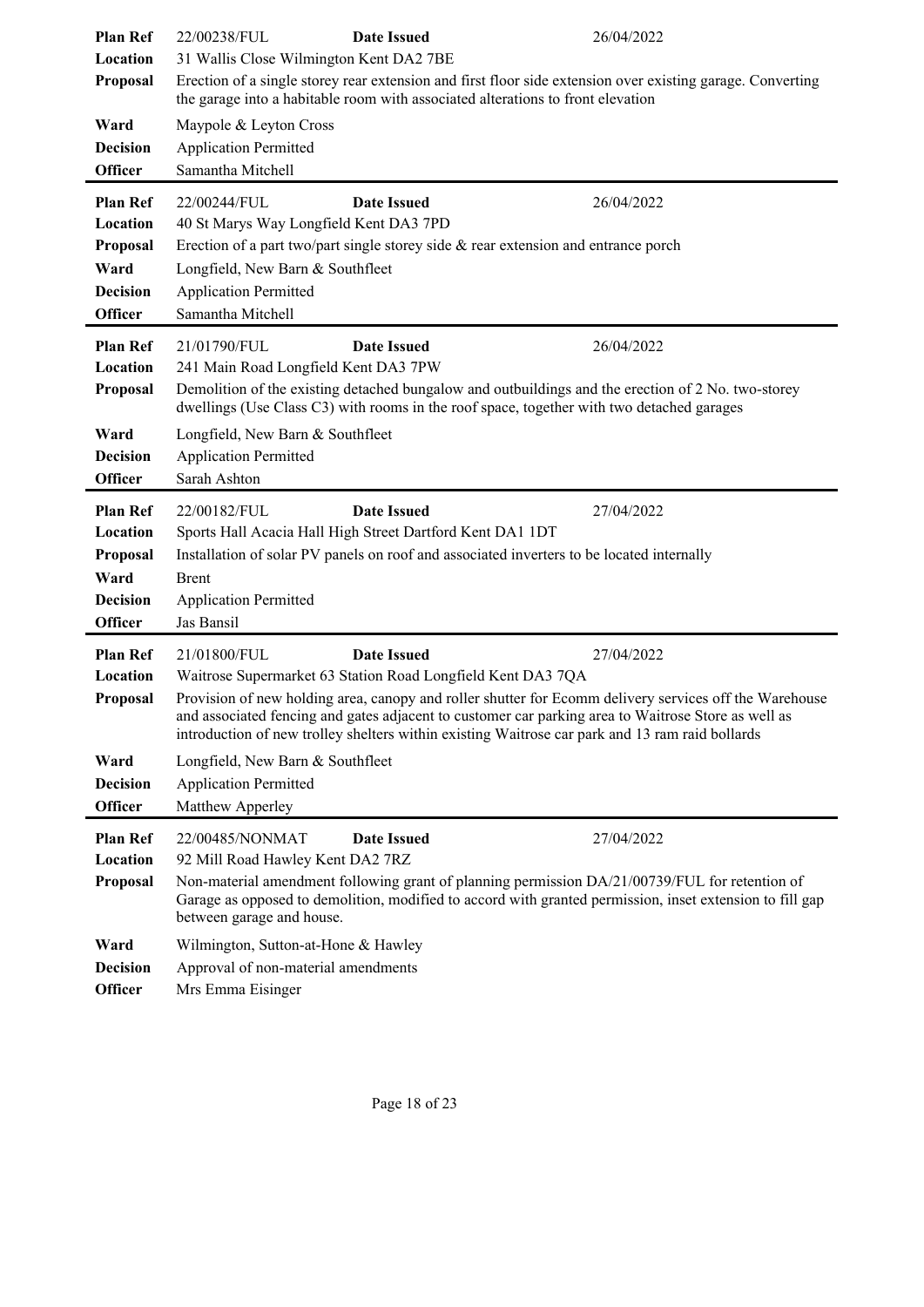| <b>Plan Ref</b><br>Location<br>Proposal<br>Ward | 22/00283/CDNA<br><b>Date Issued</b><br>Stone Lodge Complex Cotton Lane Stone Kent<br>Submission of details relating to Conditions 18 (Drainage Maintenance Manual) and 28 (Verification)<br>pursuant to outline planning permission DA/18/01074/OUT for the erection of an 8no. form entry<br>secondary school, up to 140 residential dwellings in total across 2 sites and provision of 19ha of public<br>open space<br><b>Stone Castle</b> | 27/04/2022 |
|-------------------------------------------------|----------------------------------------------------------------------------------------------------------------------------------------------------------------------------------------------------------------------------------------------------------------------------------------------------------------------------------------------------------------------------------------------------------------------------------------------|------------|
| <b>Decision</b><br><b>Officer</b>               | Approval of Details for Conditions<br>Mrs Emma Eisinger                                                                                                                                                                                                                                                                                                                                                                                      |            |
|                                                 |                                                                                                                                                                                                                                                                                                                                                                                                                                              |            |
| <b>Plan Ref</b><br>Location                     | 22/00243/FUL<br><b>Date Issued</b><br>Civic Centre Home Gardens Dartford Kent DA1 1DR                                                                                                                                                                                                                                                                                                                                                        | 27/04/2022 |
| Proposal                                        | Installation of Solar Panels and heat pumps to roof                                                                                                                                                                                                                                                                                                                                                                                          |            |
| Ward                                            | Town                                                                                                                                                                                                                                                                                                                                                                                                                                         |            |
| <b>Decision</b>                                 | <b>Application Permitted</b>                                                                                                                                                                                                                                                                                                                                                                                                                 |            |
| <b>Officer</b>                                  | Steven Bell                                                                                                                                                                                                                                                                                                                                                                                                                                  |            |
| <b>Plan Ref</b>                                 | 21/01383/LDC<br><b>Date Issued</b>                                                                                                                                                                                                                                                                                                                                                                                                           | 28/04/2022 |
| Location                                        | Land And Dwellinghouse Northeast Of Puddledock Lane Wilmington Kent                                                                                                                                                                                                                                                                                                                                                                          |            |
| Proposal                                        | Application for a Lawful Development Certificate (Existing) for continued use as self-contained<br>residential unit/erection of a dwellinghouse                                                                                                                                                                                                                                                                                              |            |
| Ward                                            | Joydens Wood                                                                                                                                                                                                                                                                                                                                                                                                                                 |            |
| <b>Decision</b>                                 | Application Refused - Failed to demonstrate lawfulness on the balance of probabilities                                                                                                                                                                                                                                                                                                                                                       |            |
| <b>Officer</b>                                  | Mrs Emma Eisinger                                                                                                                                                                                                                                                                                                                                                                                                                            |            |
| <b>Plan Ref</b>                                 | 22/00108/ADV<br><b>Date Issued</b>                                                                                                                                                                                                                                                                                                                                                                                                           | 28/04/2022 |
|                                                 | Greenhithe Railway Station Station Road Greenhithe Kent DA9 9RE                                                                                                                                                                                                                                                                                                                                                                              |            |
| Location                                        |                                                                                                                                                                                                                                                                                                                                                                                                                                              |            |
| Proposal                                        | Provision of a freestanding illuminated double sided information and advertisement panel.                                                                                                                                                                                                                                                                                                                                                    |            |
| Ward                                            | Greenhithe & Knockhall                                                                                                                                                                                                                                                                                                                                                                                                                       |            |
| <b>Decision</b>                                 | Consent for Advert.                                                                                                                                                                                                                                                                                                                                                                                                                          |            |
| <b>Officer</b>                                  | Steven Bell                                                                                                                                                                                                                                                                                                                                                                                                                                  |            |
| <b>Plan Ref</b>                                 | <b>Date Issued</b><br>22/00210/EDCCON                                                                                                                                                                                                                                                                                                                                                                                                        | 28/04/2022 |
| Location                                        | Robinson Jackson 67 Cherry Orchard Castle Hill Ebbsfleet Valley Kent DA10 1AD                                                                                                                                                                                                                                                                                                                                                                |            |
| Proposal                                        | Consultation on retrospective application for the retention of two air conditioning condenser units on<br>the rear elevation within Ebbsfleet Development Corporation                                                                                                                                                                                                                                                                        |            |
| Ward                                            | Ebbsfleet                                                                                                                                                                                                                                                                                                                                                                                                                                    |            |
| <b>Decision</b>                                 | Observations made                                                                                                                                                                                                                                                                                                                                                                                                                            |            |
| <b>Officer</b>                                  | Steven Bell                                                                                                                                                                                                                                                                                                                                                                                                                                  |            |
| <b>Plan Ref</b>                                 | <b>Date Issued</b><br>22/00409/NONMAT                                                                                                                                                                                                                                                                                                                                                                                                        | 28/04/2022 |
| Location                                        | Site Of Former Littlebrook Power Station Rennie Drive Dartford Kent DA1 5PT                                                                                                                                                                                                                                                                                                                                                                  |            |
| Proposal                                        | Non-material amendment following grant of planning permission DA/21/01005/FUL in relation to an<br>updated Construction Management Plan                                                                                                                                                                                                                                                                                                      |            |
| Ward<br><b>Decision</b>                         | <b>Bridge</b><br>Approval of non-material amendments                                                                                                                                                                                                                                                                                                                                                                                         |            |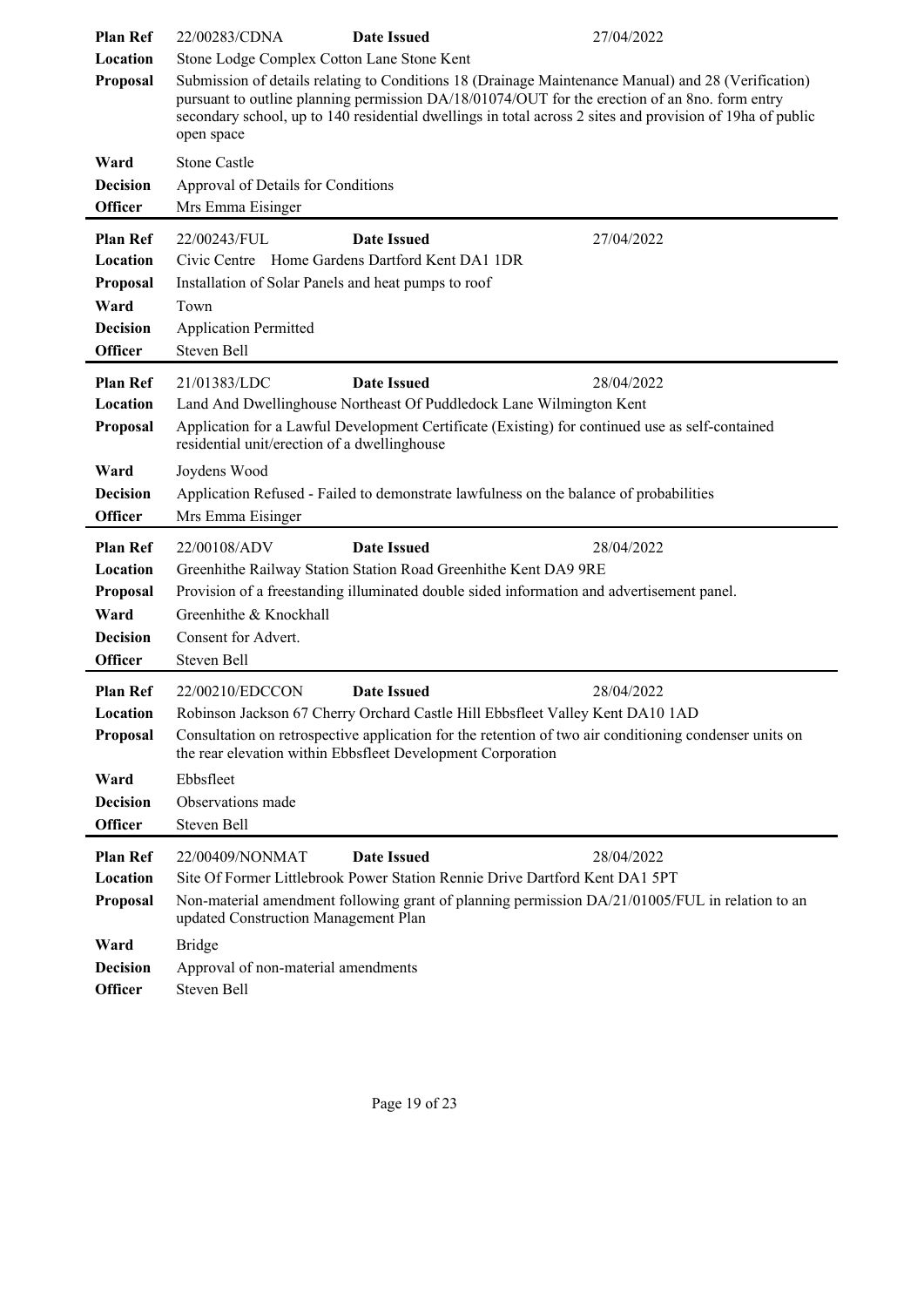| <b>Plan Ref</b> | 22/00249/FUL                                                                                                                                      | <b>Date Issued</b>                                                                                                                                                                                           | 28/04/2022 |
|-----------------|---------------------------------------------------------------------------------------------------------------------------------------------------|--------------------------------------------------------------------------------------------------------------------------------------------------------------------------------------------------------------|------------|
| Location        | Smile Dental Surgery 69 The Brent Dartford Kent DA1 1YD                                                                                           |                                                                                                                                                                                                              |            |
| Proposal        | Erection of a single storey detached outbuilding to provide facilities for the working staff of the dental<br>surgery (retrospective application) |                                                                                                                                                                                                              |            |
| Ward            | Newtown                                                                                                                                           |                                                                                                                                                                                                              |            |
| <b>Decision</b> | <b>Application Permitted</b>                                                                                                                      |                                                                                                                                                                                                              |            |
| <b>Officer</b>  | Abigail Lavery                                                                                                                                    |                                                                                                                                                                                                              |            |
| <b>Plan Ref</b> | 21/01045/FUL                                                                                                                                      | <b>Date Issued</b>                                                                                                                                                                                           | 29/04/2022 |
| Location        |                                                                                                                                                   | St Marys Church Hall Church Hill Stone Kent DA9 9YU                                                                                                                                                          |            |
| Proposal        | Alterations including provision of retained wall                                                                                                  | Erection of a block of $8$ No. 1 & 2 bed apartments. Provision of parking, storage and amenity spaces.                                                                                                       |            |
| Ward            | <b>Stone Castle</b>                                                                                                                               |                                                                                                                                                                                                              |            |
| <b>Decision</b> | <b>Application Permitted</b>                                                                                                                      |                                                                                                                                                                                                              |            |
| <b>Officer</b>  | Sarah Ashton                                                                                                                                      |                                                                                                                                                                                                              |            |
| <b>Plan Ref</b> | 22/00017/ADV                                                                                                                                      | <b>Date Issued</b>                                                                                                                                                                                           | 29/04/2022 |
| Location        |                                                                                                                                                   | Stanham Farm Land Junction Burnham Road/Bob Dunn Way/Thames Road Dartford Kent                                                                                                                               |            |
| Proposal        | Display of 2 No. 48-sheet hoardings                                                                                                               |                                                                                                                                                                                                              |            |
| Ward            | Burnham                                                                                                                                           |                                                                                                                                                                                                              |            |
| <b>Decision</b> |                                                                                                                                                   | Refusal of Advert - Unacceptable impact on amenity, within an area of special advertisement control                                                                                                          |            |
| <b>Officer</b>  | Steven Bell                                                                                                                                       |                                                                                                                                                                                                              |            |
| <b>Plan Ref</b> | 22/00207/COU                                                                                                                                      | <b>Date Issued</b>                                                                                                                                                                                           | 29/04/2022 |
| Location        |                                                                                                                                                   | Court Lodge Farm Church Street Southfleet Kent DA13 9NQ                                                                                                                                                      |            |
| Proposal        |                                                                                                                                                   | Change of use of land to a temporary staff car park with associated hardsurface (retrospective)                                                                                                              |            |
| Ward            | Longfield, New Barn & Southfleet                                                                                                                  |                                                                                                                                                                                                              |            |
| <b>Decision</b> | character of the area.                                                                                                                            | Application Refused - Inappropriate development in the Green Belt, detrimental to the setting of the<br>nearby Grade 1 listed building and adjoining Conservation Area, and detrimental to the open, rural   |            |
| <b>Officer</b>  | Rebecca Jarman                                                                                                                                    |                                                                                                                                                                                                              |            |
| <b>Plan Ref</b> | 22/00251/CDNA                                                                                                                                     | <b>Date Issued</b>                                                                                                                                                                                           | 29/04/2022 |
| Location        |                                                                                                                                                   | Former Ocado Distribution Unit 1 Albion Road Dartford Kent DA1 5PZ                                                                                                                                           |            |
| Proposal        | workshop and fabrication workshop.                                                                                                                | Submission of details relating to contamination (condition 3) and verification (condition 8) pursuant to<br>planning permission DA/21/01405/FUL for erection of 2 No. warehouse buildings to provide lifting |            |
| Ward            | <b>Bridge</b>                                                                                                                                     |                                                                                                                                                                                                              |            |
| <b>Decision</b> | Approval of Details for Conditions                                                                                                                |                                                                                                                                                                                                              |            |
| <b>Officer</b>  | Steven Bell                                                                                                                                       |                                                                                                                                                                                                              |            |
| <b>Plan Ref</b> | 22/00426/OBB                                                                                                                                      | <b>Date Issued</b>                                                                                                                                                                                           | 29/04/2022 |
| Location        |                                                                                                                                                   | Little Acres Longfield Avenue Gravesend Kent DA3 7LA                                                                                                                                                         |            |
| Proposal        | and parking within Gravesham Borough Council                                                                                                      | Consultation on an application for demolition of all buildings and the erection of 16 static homes<br>restricted to those aged 55 and above, with associated management office, internal vehicle access road |            |
| Ward            | Outside Borough Boundary                                                                                                                          |                                                                                                                                                                                                              |            |
| <b>Decision</b> | No Objection                                                                                                                                      |                                                                                                                                                                                                              |            |
| <b>Officer</b>  | Rebecca Jarman                                                                                                                                    |                                                                                                                                                                                                              |            |
|                 |                                                                                                                                                   |                                                                                                                                                                                                              |            |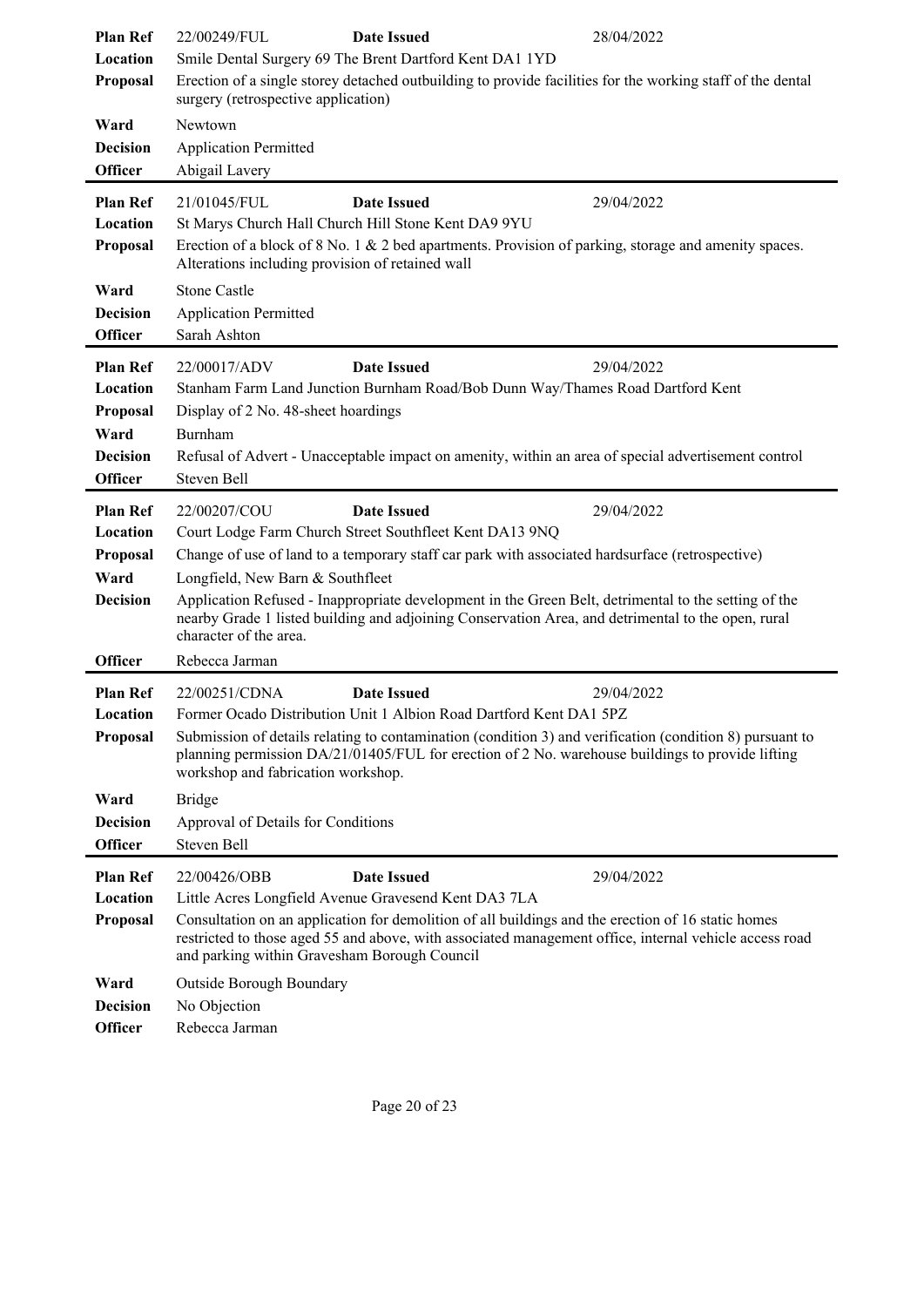| <b>Plan Ref</b><br>Location<br>Proposal<br>Ward<br><b>Decision</b><br><b>Officer</b><br><b>Plan Ref</b> | 22/00265/CDNA<br>Bridge<br>Approval of Details for Conditions<br>Steven Bell<br>22/00281/ADV | <b>Date Issued</b><br>Ikea Distribution Centre Unit 1 Harris Way Dartford Kent DA1 5XT<br>Submission of details relating to piling (condition 16) of planning permission DA/18/00457/FUL for<br>with associated access, servicing, parking and landscaping and riverside enhancements<br><b>Date Issued</b> | 29/04/2022<br>redevelopment of the site to provide class B8 (storage and distribution) uses and ancillary class B1 uses<br>29/04/2022 |
|---------------------------------------------------------------------------------------------------------|----------------------------------------------------------------------------------------------|-------------------------------------------------------------------------------------------------------------------------------------------------------------------------------------------------------------------------------------------------------------------------------------------------------------|---------------------------------------------------------------------------------------------------------------------------------------|
| Location                                                                                                |                                                                                              | Next Unit MSU1 Upper Thames Walk Bluewater Greenhithe Kent DA9 9SQ                                                                                                                                                                                                                                          |                                                                                                                                       |
| Proposal                                                                                                |                                                                                              | Display of 1 No. internally illuminated fascia sign on external elevation                                                                                                                                                                                                                                   |                                                                                                                                       |
| Ward                                                                                                    | <b>Stone Castle</b>                                                                          |                                                                                                                                                                                                                                                                                                             |                                                                                                                                       |
| <b>Decision</b>                                                                                         | Consent for Advert.                                                                          |                                                                                                                                                                                                                                                                                                             |                                                                                                                                       |
| <b>Officer</b>                                                                                          | Steven Bell                                                                                  |                                                                                                                                                                                                                                                                                                             |                                                                                                                                       |
| <b>Plan Ref</b>                                                                                         | 22/00263/FUL                                                                                 | <b>Date Issued</b>                                                                                                                                                                                                                                                                                          | 29/04/2022                                                                                                                            |
| Location<br>Proposal                                                                                    | 30 Brackendene Wilmington Kent DA2 7NB                                                       | Erection of a single storey front extension & porch, single storey rear extension with pergola. Roof                                                                                                                                                                                                        |                                                                                                                                       |
|                                                                                                         | the roof space                                                                               |                                                                                                                                                                                                                                                                                                             | alterations comprising rear and front dormer windows in connection with providing additional rooms in                                 |
| Ward                                                                                                    | Joydens Wood                                                                                 |                                                                                                                                                                                                                                                                                                             |                                                                                                                                       |
| <b>Decision</b>                                                                                         | <b>Application Permitted</b>                                                                 |                                                                                                                                                                                                                                                                                                             |                                                                                                                                       |
| <b>Officer</b>                                                                                          | Priya Ilangovan                                                                              |                                                                                                                                                                                                                                                                                                             |                                                                                                                                       |
| <b>Plan Ref</b>                                                                                         | 22/00159/FUL                                                                                 | <b>Date Issued</b>                                                                                                                                                                                                                                                                                          | 29/04/2022                                                                                                                            |
| Location                                                                                                | 79 Broomfield Road Swanscombe Kent DA10 0LU                                                  |                                                                                                                                                                                                                                                                                                             |                                                                                                                                       |
| Proposal                                                                                                | roof space                                                                                   | Provision of dormer windows to rear roof slopes in connection with providing additional rooms in the                                                                                                                                                                                                        |                                                                                                                                       |
| Ward                                                                                                    | Swanscombe                                                                                   |                                                                                                                                                                                                                                                                                                             |                                                                                                                                       |
| <b>Decision</b>                                                                                         | <b>Application Permitted</b>                                                                 |                                                                                                                                                                                                                                                                                                             |                                                                                                                                       |
| <b>Officer</b>                                                                                          | Samantha Mitchell                                                                            |                                                                                                                                                                                                                                                                                                             |                                                                                                                                       |
| <b>Plan Ref</b>                                                                                         | 22/00371/OBB                                                                                 | <b>Date Issued</b>                                                                                                                                                                                                                                                                                          | 29/04/2022                                                                                                                            |
| Location                                                                                                |                                                                                              | 57 Top Dartford Road Hextable Swanley Kent BR8 7SG                                                                                                                                                                                                                                                          |                                                                                                                                       |
| Proposal                                                                                                |                                                                                              | Consultation on demolition of the existing house and erection of a 67-bedroom care home including<br>associated access and landscaping works within Sevenoaks District Council                                                                                                                              |                                                                                                                                       |
| Ward                                                                                                    | Outside Borough Boundary                                                                     |                                                                                                                                                                                                                                                                                                             |                                                                                                                                       |
| <b>Decision</b>                                                                                         | Objection                                                                                    |                                                                                                                                                                                                                                                                                                             |                                                                                                                                       |
| <b>Officer</b>                                                                                          | Steven Bell                                                                                  |                                                                                                                                                                                                                                                                                                             |                                                                                                                                       |
| <b>Plan Ref</b>                                                                                         | 22/00115/FUL                                                                                 | <b>Date Issued</b>                                                                                                                                                                                                                                                                                          | 29/04/2022                                                                                                                            |
| Location                                                                                                | Belmont House Red Street Southfleet Kent DA13 9QH                                            |                                                                                                                                                                                                                                                                                                             |                                                                                                                                       |
| Proposal                                                                                                | Erection of a single storey rear/side extension                                              |                                                                                                                                                                                                                                                                                                             |                                                                                                                                       |
| Ward                                                                                                    | Longfield, New Barn & Southfleet                                                             |                                                                                                                                                                                                                                                                                                             |                                                                                                                                       |
| <b>Decision</b><br>Officer                                                                              | <b>Application Permitted</b><br>Priya Ilangovan                                              |                                                                                                                                                                                                                                                                                                             |                                                                                                                                       |
|                                                                                                         |                                                                                              |                                                                                                                                                                                                                                                                                                             |                                                                                                                                       |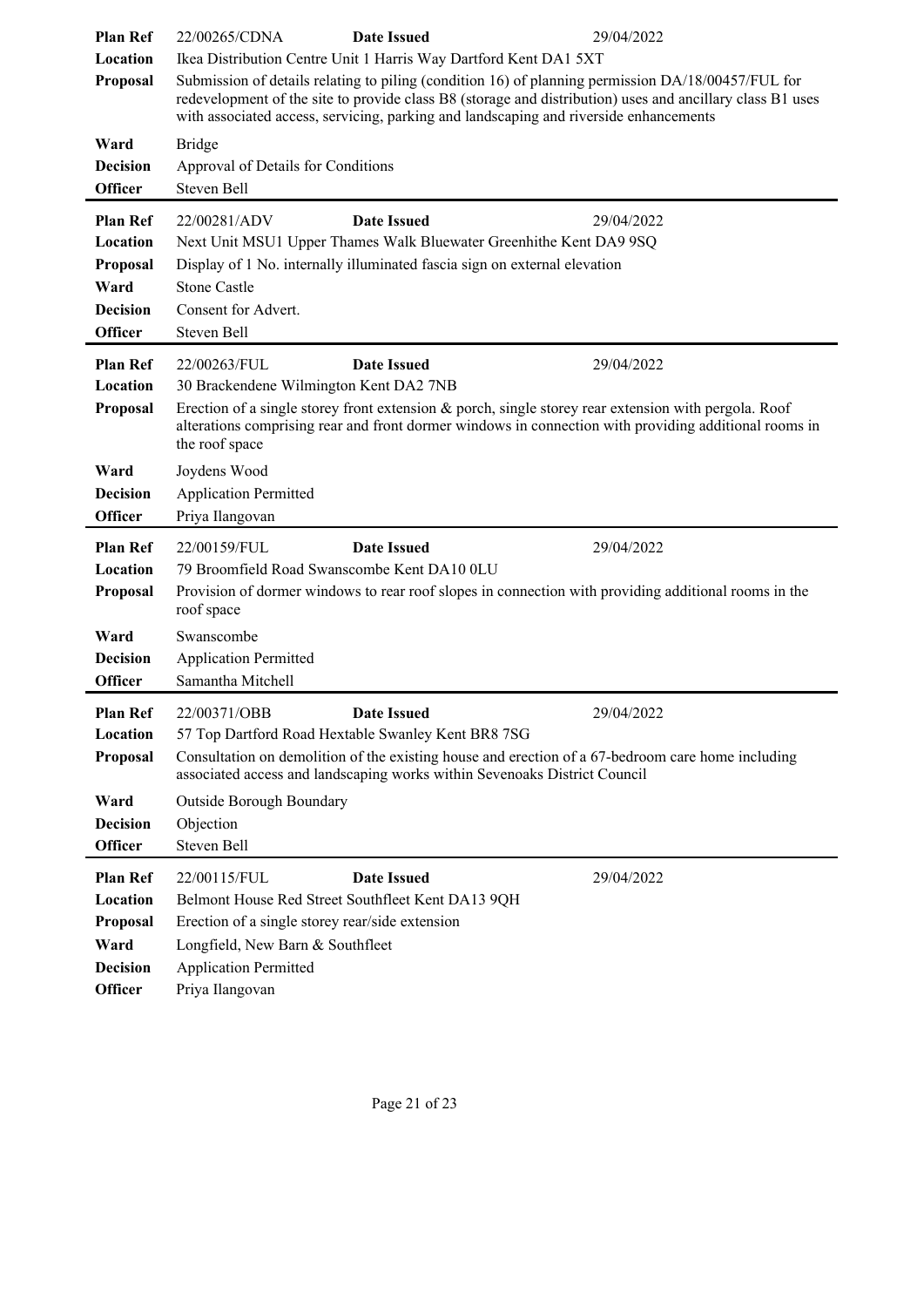| <b>Plan Ref</b>                                                                      | <b>Date Issued</b><br>22/00155/VCON                                                                                                                                                                                               | 03/05/2022                                                                                                                                                                                                                                                                                                                                                                                                                                                                                                                            |
|--------------------------------------------------------------------------------------|-----------------------------------------------------------------------------------------------------------------------------------------------------------------------------------------------------------------------------------|---------------------------------------------------------------------------------------------------------------------------------------------------------------------------------------------------------------------------------------------------------------------------------------------------------------------------------------------------------------------------------------------------------------------------------------------------------------------------------------------------------------------------------------|
| Location<br>Proposal                                                                 | Gate Lodge Darenth Fishing Complex Darenth Hill Darenth Kent DA2 7QY<br>internal layout of the proposed dwelling house).                                                                                                          | Replacement of lawful use for stationing a mobile home with the erection of a detached dwelling house<br>with rooms in the roof space and parking and amenity provision (incorporating variation of condition 2)<br>(approved drawings) of planning permission DA/20/00474/FUL in respect of increasing the width and<br>depth of the building by 65mm; amending the scale and design of the proposed dormer windows; the<br>insertion of a velux window in the front elevation; revised fenestration details; and alterations to the |
| Ward<br><b>Decision</b><br><b>Officer</b>                                            | Darenth<br>Variation of Condition<br>Matthew Apperley                                                                                                                                                                             |                                                                                                                                                                                                                                                                                                                                                                                                                                                                                                                                       |
| <b>Plan Ref</b><br>Location<br>Proposal                                              | 22/00359/EDCCON<br><b>Date Issued</b>                                                                                                                                                                                             | 03/05/2022<br>Sheerness Recycling Ltd Land To The South Of Manor Way Swanscombe Kent DA10 0PP<br>Re-Consultation on an application for operation of aggregates recycling facility to accept 150,000tpa of<br>construction and demolition waste within Ebbsfleet development Corporation                                                                                                                                                                                                                                               |
| Ward<br><b>Decision</b><br><b>Officer</b>                                            | Swanscombe<br>Observations made<br>Steven Bell                                                                                                                                                                                    |                                                                                                                                                                                                                                                                                                                                                                                                                                                                                                                                       |
| <b>Plan Ref</b><br>Location<br>Proposal                                              | 22/00273/TPO<br><b>Date Issued</b><br>8 Merileys Close New Barn Longfield Kent DA3 7HY<br>subject to Tree Preservation Order No.7 1988                                                                                            | 04/05/2022<br>Application for T1 Walnut Tree - Fell; T2 Sycamore - Crown Reduction - 2-3m reduction all around.<br>Current dimensions are (approx) 10m x11m x 12m High; T3 Ash - Crown Reduction - 2-3m reduction -<br>Current dimensions (approx) 10m x 9m x 12m High; T4 Multi Stemmed Ash - Crown Reduction. 3/4m<br>reduction - Current dimensions are (approx) 14m x 9m x 14m High (very large limb overhangs the road)                                                                                                          |
| Ward                                                                                 | Longfield, New Barn & Southfleet                                                                                                                                                                                                  |                                                                                                                                                                                                                                                                                                                                                                                                                                                                                                                                       |
| <b>Decision</b><br><b>Officer</b>                                                    | Consent for TPO<br>Mrs B Lidster                                                                                                                                                                                                  |                                                                                                                                                                                                                                                                                                                                                                                                                                                                                                                                       |
| <b>Plan Ref</b><br>Location<br>Proposal                                              | 22/00274/FUL<br><b>Date Issued</b><br>17 Broomhill Road Dartford Kent DA1 3HT<br>extension and alterations of roof to rear extension                                                                                              | 04/05/2022<br>Alterations to roof from hip to gable for dormer window in rear roof slope and roof lights in front roof<br>slope in connection with providing additional rooms in the roof space, erection of a first floor rear                                                                                                                                                                                                                                                                                                       |
| Ward<br><b>Decision</b><br><b>Officer</b>                                            | Heath<br><b>Application Permitted</b><br>Samantha Mitchell                                                                                                                                                                        |                                                                                                                                                                                                                                                                                                                                                                                                                                                                                                                                       |
| <b>Plan Ref</b><br>Location<br>Proposal<br>Ward<br><b>Decision</b><br><b>Officer</b> | 22/00147/FUL<br><b>Date Issued</b><br>Doone Cottage Church Walk Wilmington Kent DA2 7EL<br>Erection of a single storey rear extension<br>Wilmington, Sutton-at-Hone & Hawley<br><b>Application Permitted</b><br>Samantha Mitchell | 04/05/2022                                                                                                                                                                                                                                                                                                                                                                                                                                                                                                                            |